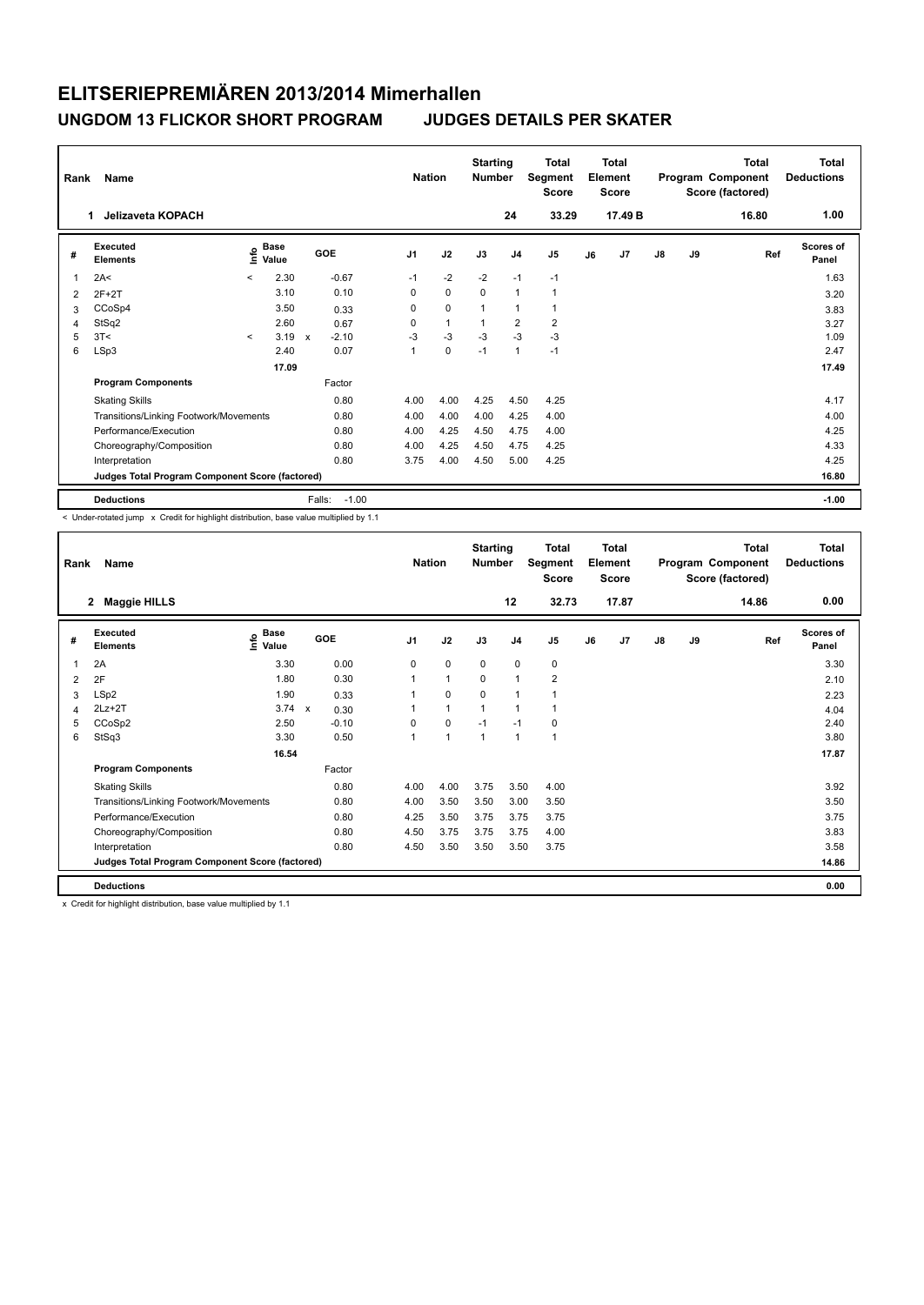| Rank | Name<br>Smilla SZALKAI<br>3                     |         |                      |              |            | <b>Nation</b>  |                | <b>Starting</b><br><b>Number</b> | 17             | <b>Total</b><br>Segment<br><b>Score</b><br>31.92 |    | <b>Total</b><br>Element<br><b>Score</b><br>16.38 B |               |    | <b>Total</b><br>Program Component<br>Score (factored)<br>16.54 | <b>Total</b><br><b>Deductions</b><br>1.00 |
|------|-------------------------------------------------|---------|----------------------|--------------|------------|----------------|----------------|----------------------------------|----------------|--------------------------------------------------|----|----------------------------------------------------|---------------|----|----------------------------------------------------------------|-------------------------------------------|
| #    | Executed<br><b>Elements</b>                     | ۴       | <b>Base</b><br>Value |              | <b>GOE</b> | J <sub>1</sub> | J2             | J3                               | J <sub>4</sub> | J <sub>5</sub>                                   | J6 | J <sub>7</sub>                                     | $\mathsf{J}8$ | J9 | Ref                                                            | <b>Scores of</b><br>Panel                 |
| 1    | 3T<                                             | $\prec$ | 2.90                 |              | $-2.10$    | $-3$           | $-3$           | $-3$                             | $-3$           | $-3$                                             |    |                                                    |               |    |                                                                | 0.80                                      |
| 2    | LSp2                                            |         | 1.90                 |              | 1.00       | 2              | $\overline{2}$ | $\overline{2}$                   | $\overline{2}$ | 3                                                |    |                                                    |               |    |                                                                | 2.90                                      |
| 3    | 2A<                                             | $\prec$ | 2.30                 |              | $-1.50$    | $-3$           | $-3$           | $-3$                             | $-3$           | $-3$                                             |    |                                                    |               |    |                                                                | 0.80                                      |
| 4    | StSq1                                           |         | 1.80                 |              | 0.50       | 1              | $\mathbf{1}$   | 1                                | $\mathbf{1}$   | $\overline{\mathbf{c}}$                          |    |                                                    |               |    |                                                                | 2.30                                      |
| 5    | $2F+2T$                                         |         | 3.41                 | $\mathsf{x}$ | 0.00       | $\Omega$       | $\mathbf 0$    | $\Omega$                         | $\mathbf 0$    | $\mathbf{1}$                                     |    |                                                    |               |    |                                                                | 3.41                                      |
| 6    | CCoSp4                                          |         | 3.50                 |              | 0.67       | $\mathbf{1}$   | $\overline{2}$ | 1                                | $\overline{1}$ | $\overline{2}$                                   |    |                                                    |               |    |                                                                | 4.17                                      |
|      |                                                 |         | 15.81                |              |            |                |                |                                  |                |                                                  |    |                                                    |               |    |                                                                | 16.38                                     |
|      | <b>Program Components</b>                       |         |                      |              | Factor     |                |                |                                  |                |                                                  |    |                                                    |               |    |                                                                |                                           |
|      | <b>Skating Skills</b>                           |         |                      |              | 0.80       | 4.00           | 4.25           | 4.25                             | 4.75           | 4.50                                             |    |                                                    |               |    |                                                                | 4.33                                      |
|      | Transitions/Linking Footwork/Movements          |         |                      |              | 0.80       | 3.75           | 3.75           | 4.00                             | 4.00           | 4.00                                             |    |                                                    |               |    |                                                                | 3.92                                      |
|      | Performance/Execution                           |         |                      |              | 0.80       | 4.00           | 3.75           | 4.25                             | 4.25           | 4.25                                             |    |                                                    |               |    |                                                                | 4.17                                      |
|      | Choreography/Composition                        |         |                      |              | 0.80       | 4.00           | 3.75           | 4.25                             | 4.25           | 4.25                                             |    |                                                    |               |    |                                                                | 4.17                                      |
|      | Interpretation                                  |         |                      |              | 0.80       | 4.25           | 3.50           | 4.00                             | 4.50           | 4.00                                             |    |                                                    |               |    |                                                                | 4.08                                      |
|      | Judges Total Program Component Score (factored) |         |                      |              |            |                |                |                                  |                |                                                  |    |                                                    |               |    |                                                                | 16.54                                     |
|      | <b>Deductions</b>                               |         |                      | Falls:       | $-1.00$    |                |                |                                  |                |                                                  |    |                                                    |               |    |                                                                | $-1.00$                                   |

< Under-rotated jump x Credit for highlight distribution, base value multiplied by 1.1

| Rank | Name                                            |    |                       |              |            | <b>Nation</b>  |                | <b>Starting</b><br><b>Number</b> |                | <b>Total</b><br>Segment<br><b>Score</b> |    | <b>Total</b><br>Element<br><b>Score</b> |               |    | <b>Total</b><br>Program Component<br>Score (factored) | <b>Total</b><br><b>Deductions</b> |
|------|-------------------------------------------------|----|-----------------------|--------------|------------|----------------|----------------|----------------------------------|----------------|-----------------------------------------|----|-----------------------------------------|---------------|----|-------------------------------------------------------|-----------------------------------|
|      | 4 Alessia HÄGG                                  |    |                       |              |            |                |                |                                  | 23             | 30.58                                   |    | 15.12                                   |               |    | 15.46                                                 | 0.00                              |
| #    | Executed<br><b>Elements</b>                     |    | $\sum_{i=1}^{n}$ Base |              | <b>GOE</b> | J <sub>1</sub> | J2             | J3                               | J <sub>4</sub> | J <sub>5</sub>                          | J6 | J7                                      | $\mathsf{J}8$ | J9 | Ref                                                   | <b>Scores of</b><br>Panel         |
| 1    | $2Lz+2T$                                        |    | 3.40                  |              | 0.10       | 0              | 0              | 0                                | $\mathbf{1}$   | 1                                       |    |                                         |               |    |                                                       | 3.50                              |
| 2    | 2A<<                                            | << | 1.10                  |              | $-0.40$    | $-2$           | $-2$           | $-2$                             | $-2$           | $-2$                                    |    |                                         |               |    |                                                       | 0.70                              |
| 3    | CCoSp3                                          |    | 3.00                  |              | 0.50       | $\Omega$       | $\mathbf{1}$   | 1                                | $\mathbf{1}$   | 1                                       |    |                                         |               |    |                                                       | 3.50                              |
| 4    | StSq2                                           |    | 2.60                  |              | 0.67       | 0              | $\overline{2}$ | 1                                | $\mathbf{1}$   | $\overline{2}$                          |    |                                         |               |    |                                                       | 3.27                              |
| 5    | 2F                                              |    | 1.98                  | $\mathsf{x}$ | 0.10       | $\Omega$       | 0              | $\Omega$                         | $\mathbf{1}$   | 1                                       |    |                                         |               |    |                                                       | 2.08                              |
| 6    | LSp2                                            |    | 1.90                  |              | 0.17       | $-1$           | 1              | $\mathbf 0$                      | $\mathbf 0$    | 1                                       |    |                                         |               |    |                                                       | 2.07                              |
|      |                                                 |    | 13.98                 |              |            |                |                |                                  |                |                                         |    |                                         |               |    |                                                       | 15.12                             |
|      | <b>Program Components</b>                       |    |                       |              | Factor     |                |                |                                  |                |                                         |    |                                         |               |    |                                                       |                                   |
|      | <b>Skating Skills</b>                           |    |                       |              | 0.80       | 4.00           | 4.25           | 3.75                             | 4.25           | 3.75                                    |    |                                         |               |    |                                                       | 4.00                              |
|      | Transitions/Linking Footwork/Movements          |    |                       |              | 0.80       | 4.00           | 4.00           | 3.50                             | 3.75           | 3.25                                    |    |                                         |               |    |                                                       | 3.75                              |
|      | Performance/Execution                           |    |                       |              | 0.80       | 3.75           | 3.75           | 4.00                             | 4.25           | 3.50                                    |    |                                         |               |    |                                                       | 3.83                              |
|      | Choreography/Composition                        |    |                       |              | 0.80       | 4.00           | 4.25           | 4.00                             | 4.00           | 3.50                                    |    |                                         |               |    |                                                       | 4.00                              |
|      | Interpretation                                  |    |                       |              | 0.80       | 3.75           | 3.75           | 3.75                             | 4.50           | 3.25                                    |    |                                         |               |    |                                                       | 3.75                              |
|      | Judges Total Program Component Score (factored) |    |                       |              |            |                |                |                                  |                |                                         |    |                                         |               |    |                                                       | 15.46                             |
|      | <b>Deductions</b>                               |    |                       |              |            |                |                |                                  |                |                                         |    |                                         |               |    |                                                       | 0.00                              |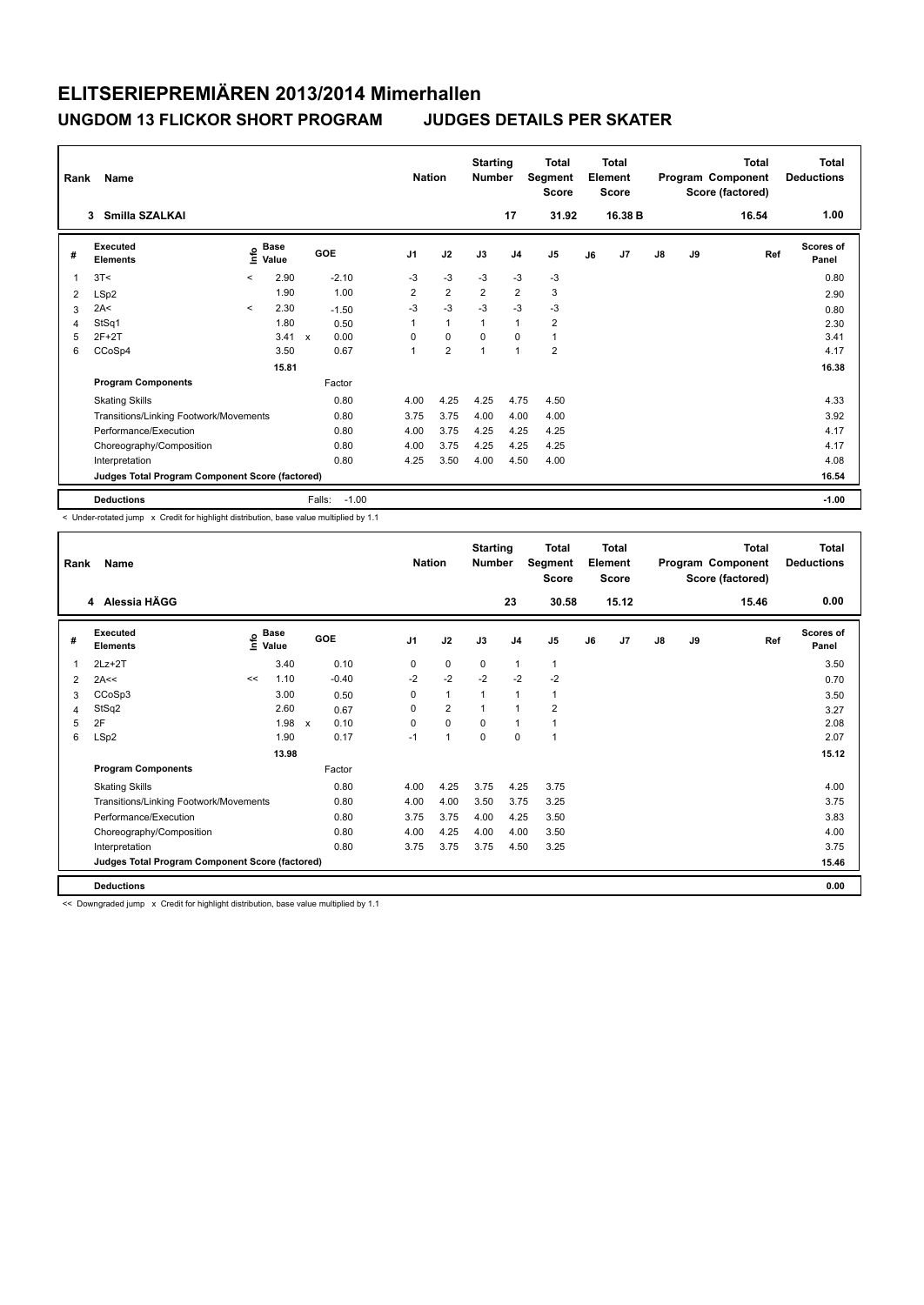| Rank        | <b>Name</b><br>Emma KIVIOJA<br>5                |      |                      |                                   |                | <b>Nation</b>  | <b>Starting</b><br><b>Number</b> | 8              | <b>Total</b><br>Segment<br><b>Score</b><br>29.13 |    | <b>Total</b><br>Element<br><b>Score</b><br>15.05 |               |    | <b>Total</b><br>Program Component<br>Score (factored)<br>15.08 | Total<br><b>Deductions</b><br>1.00 |
|-------------|-------------------------------------------------|------|----------------------|-----------------------------------|----------------|----------------|----------------------------------|----------------|--------------------------------------------------|----|--------------------------------------------------|---------------|----|----------------------------------------------------------------|------------------------------------|
|             |                                                 |      |                      |                                   |                |                |                                  |                |                                                  |    |                                                  |               |    |                                                                |                                    |
| #           | Executed<br><b>Elements</b>                     | lnfo | <b>Base</b><br>Value | GOE                               | J <sub>1</sub> | J2             | J3                               | J <sub>4</sub> | J5                                               | J6 | J7                                               | $\mathsf{J}8$ | J9 | Ref                                                            | <b>Scores of</b><br>Panel          |
| $\mathbf 1$ | 2Lz+2Lo<<                                       | <<   | 2.60                 | $-0.70$                           | $-2$           | $-3$           | $-3$                             | $-2$           | $-2$                                             |    |                                                  |               |    |                                                                | 1.90                               |
| 2           | 2A<<                                            | <<   | 1.10                 | $-0.40$                           | $-2$           | $-2$           | $-2$                             | $-2$           | $-2$                                             |    |                                                  |               |    |                                                                | 0.70                               |
| 3           | LSp3                                            |      | 2.40                 | $-0.10$                           | $\Omega$       | $-1$           | $-1$                             | $\mathbf 0$    | 0                                                |    |                                                  |               |    |                                                                | 2.30                               |
| 4           | 2F                                              |      | 1.98                 | $\boldsymbol{\mathsf{x}}$<br>0.20 | 1              | 0              | $-1$                             | $\mathbf{1}$   | 1                                                |    |                                                  |               |    |                                                                | 2.18                               |
| 5           | CCoSp4                                          |      | 3.50                 | 0.50                              |                | $\mathbf{1}$   | $\overline{2}$                   | $\overline{1}$ |                                                  |    |                                                  |               |    |                                                                | 4.00                               |
| 6           | StSq3                                           |      | 3.30                 | 0.67                              | 0              | $\overline{2}$ | 1                                | $\overline{2}$ | $\overline{1}$                                   |    |                                                  |               |    |                                                                | 3.97                               |
|             |                                                 |      | 14.88                |                                   |                |                |                                  |                |                                                  |    |                                                  |               |    |                                                                | 15.05                              |
|             | <b>Program Components</b>                       |      |                      | Factor                            |                |                |                                  |                |                                                  |    |                                                  |               |    |                                                                |                                    |
|             | <b>Skating Skills</b>                           |      |                      | 0.80                              | 4.00           | 4.25           | 3.75                             | 4.00           | 3.50                                             |    |                                                  |               |    |                                                                | 3.92                               |
|             | Transitions/Linking Footwork/Movements          |      |                      | 0.80                              | 3.25           | 3.50           | 3.25                             | 3.50           | 3.00                                             |    |                                                  |               |    |                                                                | 3.33                               |
|             | Performance/Execution                           |      |                      | 0.80                              | 4.00           | 3.75           | 4.00                             | 4.00           | 3.25                                             |    |                                                  |               |    |                                                                | 3.92                               |
|             | Choreography/Composition                        |      |                      | 0.80                              | 4.25           | 3.75           | 4.00                             | 4.25           | 3.25                                             |    |                                                  |               |    |                                                                | 4.00                               |
|             | Interpretation                                  |      |                      | 0.80                              | 4.50           | 3.50           | 3.75                             | 3.75           | 3.00                                             |    |                                                  |               |    |                                                                | 3.67                               |
|             | Judges Total Program Component Score (factored) |      |                      |                                   |                |                |                                  |                |                                                  |    |                                                  |               |    |                                                                | 15.08                              |
|             | <b>Deductions</b>                               |      |                      | Time violation:<br>$-1.00$        |                |                |                                  |                |                                                  |    |                                                  |               |    |                                                                | $-1.00$                            |

<< Downgraded jump x Credit for highlight distribution, base value multiplied by 1.1

| Rank | Name                                            |    |                       |              |         |                | <b>Nation</b> | <b>Starting</b><br><b>Number</b> |                | <b>Total</b><br>Segment<br><b>Score</b> |    | <b>Total</b><br>Element<br><b>Score</b> |    |    | <b>Total</b><br>Program Component<br>Score (factored) | Total<br><b>Deductions</b> |
|------|-------------------------------------------------|----|-----------------------|--------------|---------|----------------|---------------|----------------------------------|----------------|-----------------------------------------|----|-----------------------------------------|----|----|-------------------------------------------------------|----------------------------|
|      | <b>Elin LAGERWALL</b><br>6                      |    |                       |              |         |                |               |                                  | 21             | 28.15                                   |    | 14.15                                   |    |    | 14.00                                                 | 0.00                       |
| #    | Executed<br><b>Elements</b>                     |    | $\sum_{i=1}^{n}$ Base |              | GOE     | J <sub>1</sub> | J2            | J3                               | J <sub>4</sub> | J <sub>5</sub>                          | J6 | J <sub>7</sub>                          | J8 | J9 | Ref                                                   | Scores of<br>Panel         |
| 1    | 2Lo                                             |    | 1.80                  |              | 0.30    | 1              | 0             | $\mathbf{1}$                     | 1              | 1                                       |    |                                         |    |    |                                                       | 2.10                       |
| 2    | $2Lz+2T$                                        |    | 3.40                  |              | 0.00    | 0              | 0             | 0                                | 0              | 0                                       |    |                                         |    |    |                                                       | 3.40                       |
| 3    | CCoSp4                                          |    | 3.50                  |              | 0.00    | $\Omega$       | 0             | 1                                | $\mathbf 0$    | 0                                       |    |                                         |    |    |                                                       | 3.50                       |
| 4    | 2A<<                                            | << | 1.21                  | $\mathsf{x}$ | $-0.60$ | $-3$           | $-3$          | $-3$                             | $-3$           | $-3$                                    |    |                                         |    |    |                                                       | 0.61                       |
| 5    | StSq1                                           |    | 1.80                  |              | 0.17    | 0              | $\mathbf{1}$  | 1                                | $\mathbf 0$    | 0                                       |    |                                         |    |    |                                                       | 1.97                       |
| 6    | LSp2                                            |    | 1.90                  |              | 0.67    | $\overline{2}$ | 1             | $\overline{2}$                   | $\mathbf{1}$   | 1                                       |    |                                         |    |    |                                                       | 2.57                       |
|      |                                                 |    | 13.61                 |              |         |                |               |                                  |                |                                         |    |                                         |    |    |                                                       | 14.15                      |
|      | <b>Program Components</b>                       |    |                       |              | Factor  |                |               |                                  |                |                                         |    |                                         |    |    |                                                       |                            |
|      | <b>Skating Skills</b>                           |    |                       |              | 0.80    | 3.75           | 3.75          | 4.00                             | 3.25           | 3.25                                    |    |                                         |    |    |                                                       | 3.58                       |
|      | Transitions/Linking Footwork/Movements          |    |                       |              | 0.80    | 3.75           | 3.50          | 3.75                             | 2.75           | 2.75                                    |    |                                         |    |    |                                                       | 3.33                       |
|      | Performance/Execution                           |    |                       |              | 0.80    | 4.00           | 3.75          | 4.00                             | 3.00           | 3.25                                    |    |                                         |    |    |                                                       | 3.67                       |
|      | Choreography/Composition                        |    |                       |              | 0.80    | 3.75           | 3.75          | 4.00                             | 3.00           | 3.00                                    |    |                                         |    |    |                                                       | 3.50                       |
|      | Interpretation                                  |    |                       |              | 0.80    | 4.00           | 3.50          | 3.75                             | 2.75           | 3.00                                    |    |                                         |    |    |                                                       | 3.42                       |
|      | Judges Total Program Component Score (factored) |    |                       |              |         |                |               |                                  |                |                                         |    |                                         |    |    |                                                       | 14.00                      |
|      | <b>Deductions</b>                               |    |                       |              |         |                |               |                                  |                |                                         |    |                                         |    |    |                                                       | 0.00                       |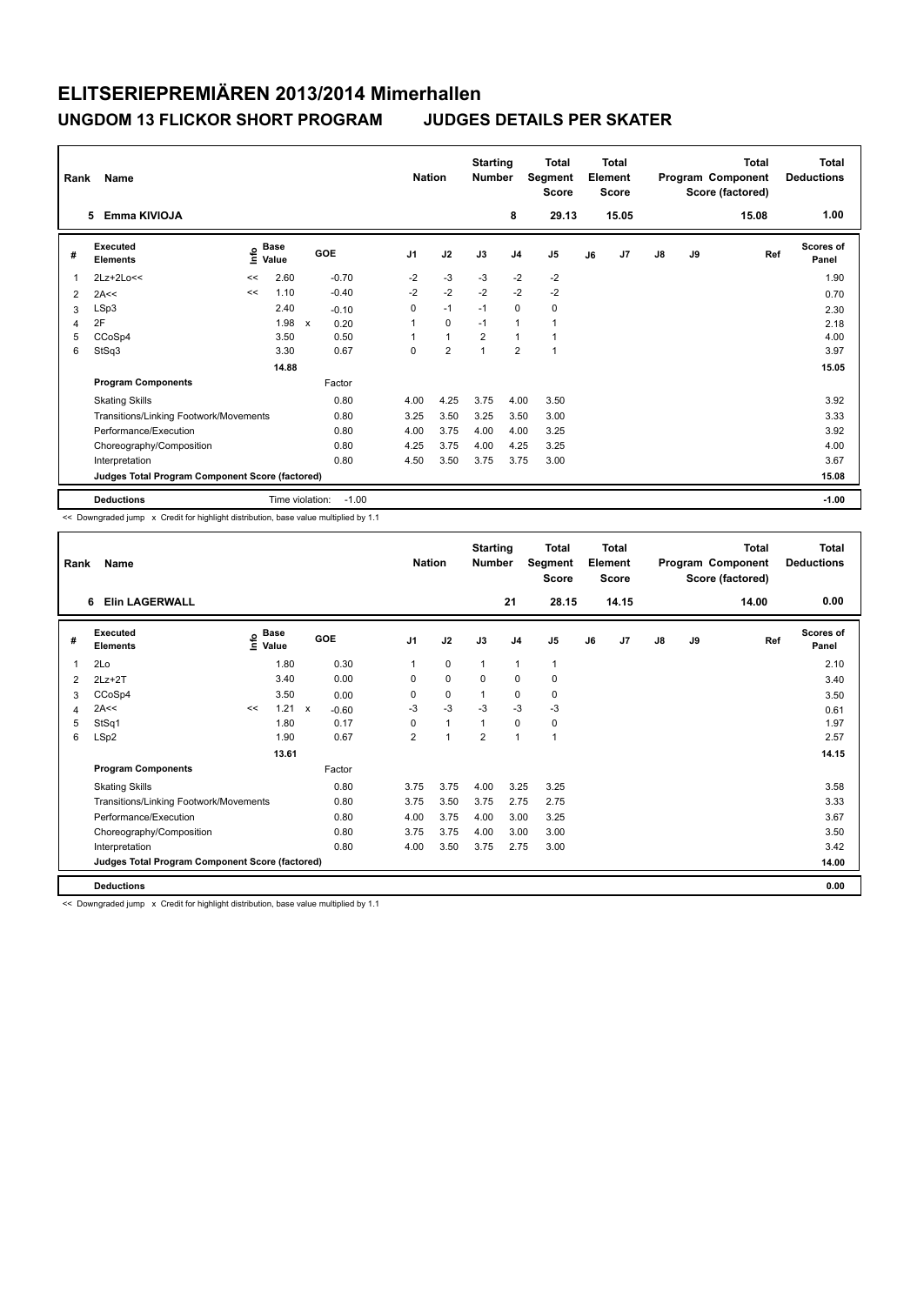| Rank           | Name                                            |    |                      |            |                | <b>Nation</b>  | <b>Starting</b><br><b>Number</b> |                | <b>Total</b><br>Segment<br><b>Score</b> |    | <b>Total</b><br>Element<br>Score |               |    | Total<br>Program Component<br>Score (factored) | <b>Total</b><br><b>Deductions</b> |
|----------------|-------------------------------------------------|----|----------------------|------------|----------------|----------------|----------------------------------|----------------|-----------------------------------------|----|----------------------------------|---------------|----|------------------------------------------------|-----------------------------------|
|                | Wilma LIND<br>7                                 |    |                      |            |                |                |                                  | 25             | 27.61                                   |    | 14.27                            |               |    | 13.34                                          | 0.00                              |
| #              | Executed<br><b>Elements</b>                     | ۴  | <b>Base</b><br>Value | <b>GOE</b> | J <sub>1</sub> | J2             | J3                               | J <sub>4</sub> | J <sub>5</sub>                          | J6 | J <sub>7</sub>                   | $\mathsf{J}8$ | J9 | Ref                                            | <b>Scores of</b><br>Panel         |
| $\overline{1}$ | 2A<<                                            | << | 1.10                 | $-0.60$    | -3             | $-3$           | $-3$                             | $-3$           | $-3$                                    |    |                                  |               |    |                                                | 0.50                              |
| 2              | 2F                                              |    | 1.80                 | 0.00       | 0              | $\mathbf 0$    | $\mathbf 0$                      | $-3$           | $\mathbf{1}$                            |    |                                  |               |    |                                                | 1.80                              |
| 3              | LSp2                                            |    | 1.90                 | $-0.10$    | 0              | 0              | $-1$                             | $-1$           | $\mathbf{1}$                            |    |                                  |               |    |                                                | 1.80                              |
| 4              | StSq2                                           |    | 2.60                 | 0.00       | 0              | $\mathbf 0$    | 0                                | $\mathbf 0$    | 0                                       |    |                                  |               |    |                                                | 2.60                              |
| 5              | $2Lz+2T$                                        |    | $3.74 \times$        | 0.00       | $\Omega$       | $\pmb{0}$      | $\Omega$                         | $\mathbf 0$    | $\mathbf{1}$                            |    |                                  |               |    |                                                | 3.74                              |
| 6              | CCoSp4                                          |    | 3.50                 | 0.33       | $\Omega$       | $\overline{1}$ |                                  | $\Omega$       | $\overline{\mathbf{c}}$                 |    |                                  |               |    |                                                | 3.83                              |
|                |                                                 |    | 14.64                |            |                |                |                                  |                |                                         |    |                                  |               |    |                                                | 14.27                             |
|                | <b>Program Components</b>                       |    |                      | Factor     |                |                |                                  |                |                                         |    |                                  |               |    |                                                |                                   |
|                | <b>Skating Skills</b>                           |    |                      | 0.80       | 4.00           | 3.50           | 3.50                             | 3.00           | 3.75                                    |    |                                  |               |    |                                                | 3.58                              |
|                | Transitions/Linking Footwork/Movements          |    |                      | 0.80       | 3.75           | 3.00           | 3.25                             | 2.50           | 3.25                                    |    |                                  |               |    |                                                | 3.17                              |
|                | Performance/Execution                           |    |                      | 0.80       | 4.00           | 3.25           | 3.25                             | 2.75           | 3.75                                    |    |                                  |               |    |                                                | 3.42                              |
|                | Choreography/Composition                        |    |                      | 0.80       | 4.00           | 3.25           | 3.25                             | 2.75           | 3.75                                    |    |                                  |               |    |                                                | 3.42                              |
|                | Interpretation                                  |    |                      | 0.80       | 3.75           | 3.00           | 3.00                             | 2.50           | 3.25                                    |    |                                  |               |    |                                                | 3.08                              |
|                | Judges Total Program Component Score (factored) |    |                      |            |                |                |                                  |                |                                         |    |                                  |               |    |                                                | 13.34                             |
|                | <b>Deductions</b>                               |    |                      |            |                |                |                                  |                |                                         |    |                                  |               |    |                                                | 0.00                              |

<< Downgraded jump x Credit for highlight distribution, base value multiplied by 1.1

| Rank | Name                                            |    |                                  |              |         |                | <b>Nation</b> | <b>Starting</b><br><b>Number</b> |                | Total<br>Segment<br><b>Score</b> |    | Total<br>Element<br><b>Score</b> |    |    | <b>Total</b><br>Program Component<br>Score (factored) | Total<br><b>Deductions</b> |
|------|-------------------------------------------------|----|----------------------------------|--------------|---------|----------------|---------------|----------------------------------|----------------|----------------------------------|----|----------------------------------|----|----|-------------------------------------------------------|----------------------------|
|      | Rebecca NISHIURA<br>8                           |    |                                  |              |         |                |               |                                  | 20             | 26.07                            |    | 13.61                            |    |    | 12.46                                                 | 0.00                       |
| #    | Executed<br><b>Elements</b>                     |    | <b>Base</b><br>e Base<br>E Value |              | GOE     | J <sub>1</sub> | J2            | J3                               | J <sub>4</sub> | J <sub>5</sub>                   | J6 | J <sub>7</sub>                   | J8 | J9 | Ref                                                   | <b>Scores of</b><br>Panel  |
| 1    | 2Lo                                             |    | 1.80                             |              | $-0.10$ | 0              | $-1$          | $-1$                             | $\mathbf 0$    | 0                                |    |                                  |    |    |                                                       | 1.70                       |
| 2    | 2A<<                                            | << | 1.10                             |              | $-0.60$ | -3             | $-3$          | $-3$                             | $-3$           | $-3$                             |    |                                  |    |    |                                                       | 0.50                       |
| 3    | CCoSp4                                          |    | 3.50                             |              | 0.00    | $\Omega$       | $\mathbf 0$   | $\Omega$                         | $\Omega$       | 0                                |    |                                  |    |    |                                                       | 3.50                       |
| 4    | $2F+2T$                                         |    | 3.41                             | $\mathsf{x}$ | 0.00    | $\Omega$       | $\Omega$      | $\Omega$                         | 0              | 0                                |    |                                  |    |    |                                                       | 3.41                       |
| 5    | LSp2                                            |    | 1.90                             |              | 0.00    | $\Omega$       | 0             | $\Omega$                         | $\Omega$       | 0                                |    |                                  |    |    |                                                       | 1.90                       |
| 6    | StSq2                                           |    | 2.60                             |              | 0.00    | 0              | $\mathbf 0$   | $\Omega$                         | 0              | $\mathbf{1}$                     |    |                                  |    |    |                                                       | 2.60                       |
|      |                                                 |    | 14.31                            |              |         |                |               |                                  |                |                                  |    |                                  |    |    |                                                       | 13.61                      |
|      | <b>Program Components</b>                       |    |                                  |              | Factor  |                |               |                                  |                |                                  |    |                                  |    |    |                                                       |                            |
|      | <b>Skating Skills</b>                           |    |                                  |              | 0.80    | 3.00           | 3.25          | 3.00                             | 3.00           | 3.00                             |    |                                  |    |    |                                                       | 3.00                       |
|      | Transitions/Linking Footwork/Movements          |    |                                  |              | 0.80    | 3.00           | 3.00          | 2.50                             | 2.75           | 2.75                             |    |                                  |    |    |                                                       | 2.83                       |
|      | Performance/Execution                           |    |                                  |              | 0.80    | 3.25           | 3.50          | 2.75                             | 3.25           | 3.25                             |    |                                  |    |    |                                                       | 3.25                       |
|      | Choreography/Composition                        |    |                                  |              | 0.80    | 3.25           | 3.50          | 2.50                             | 3.50           | 3.25                             |    |                                  |    |    |                                                       | 3.33                       |
|      | Interpretation                                  |    |                                  |              | 0.80    | 3.25           | 3.25          | 2.25                             | 3.50           | 3.00                             |    |                                  |    |    |                                                       | 3.17                       |
|      | Judges Total Program Component Score (factored) |    |                                  |              |         |                |               |                                  |                |                                  |    |                                  |    |    |                                                       | 12.46                      |
|      | <b>Deductions</b>                               |    |                                  |              |         |                |               |                                  |                |                                  |    |                                  |    |    |                                                       | 0.00                       |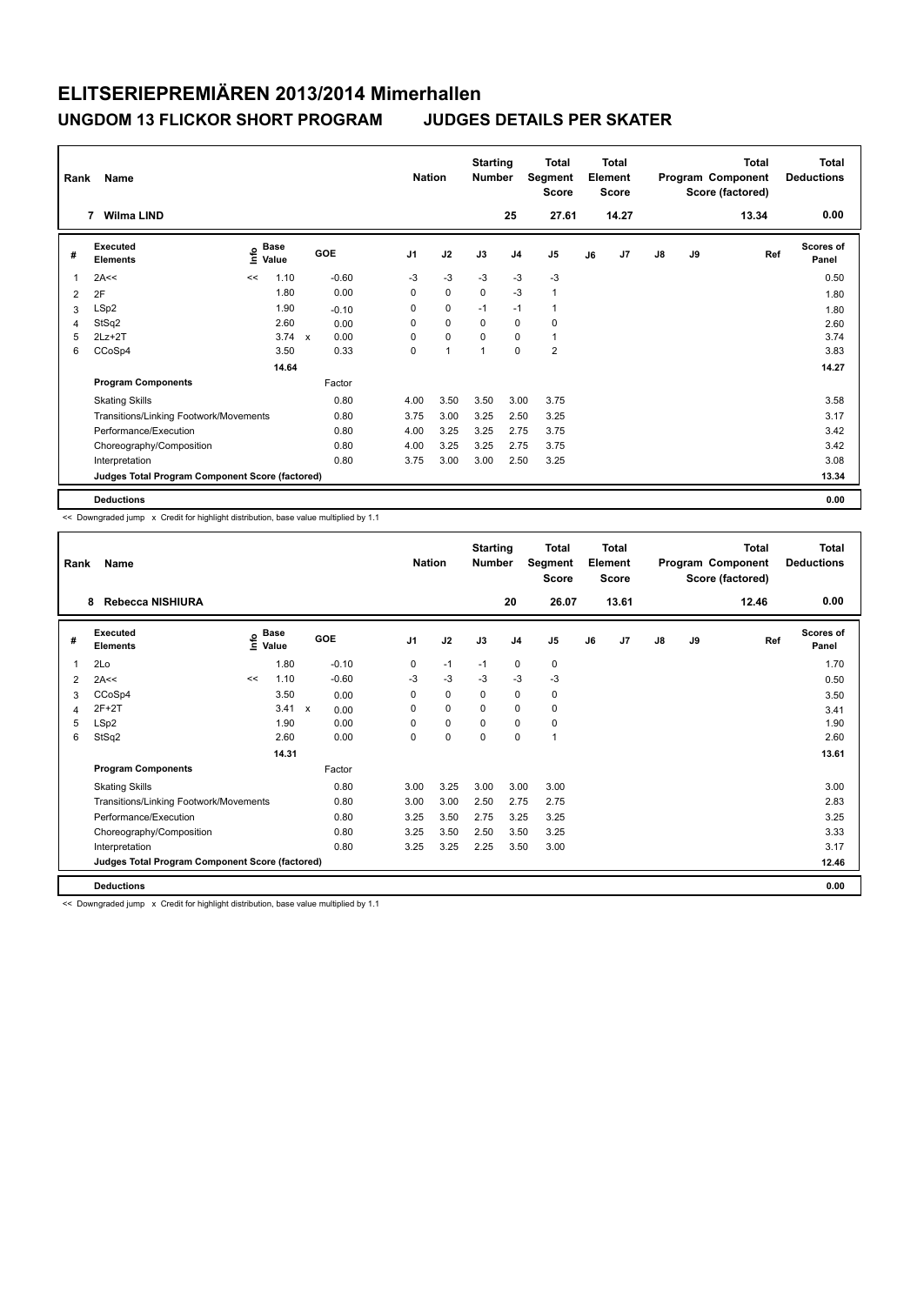| Rank | <b>Name</b>                                     |      |                      |              |         | <b>Nation</b>  |             | <b>Starting</b><br><b>Number</b> |                | <b>Total</b><br>Segment<br><b>Score</b> |    | <b>Total</b><br>Element<br><b>Score</b> |               |    | <b>Total</b><br>Program Component<br>Score (factored) | Total<br><b>Deductions</b> |
|------|-------------------------------------------------|------|----------------------|--------------|---------|----------------|-------------|----------------------------------|----------------|-----------------------------------------|----|-----------------------------------------|---------------|----|-------------------------------------------------------|----------------------------|
|      | <b>Amanda SWARTZ</b><br>9                       |      |                      |              |         |                |             |                                  | 22             | 25.72                                   |    | 13.58                                   |               |    | 12.14                                                 | 0.00                       |
| #    | Executed<br><b>Elements</b>                     | Info | <b>Base</b><br>Value |              | GOE     | J <sub>1</sub> | J2          | J3                               | J <sub>4</sub> | J <sub>5</sub>                          | J6 | J <sub>7</sub>                          | $\mathsf{J}8$ | J9 | Ref                                                   | <b>Scores of</b><br>Panel  |
| 1    | $2Lo+2Lo$                                       |      | 3.60                 |              | 0.00    | 0              | $\mathbf 0$ | $\mathbf 0$                      | $\mathbf 0$    | $\mathbf{1}$                            |    |                                         |               |    |                                                       | 3.60                       |
| 2    | 2A<<                                            | <<   | 1.10                 |              | $-0.60$ | -3             | $-3$        | $-3$                             | $-3$           | $-3$                                    |    |                                         |               |    |                                                       | 0.50                       |
| 3    | LSp1                                            |      | 1.50                 |              | $-0.10$ | 0              | $-1$        | 0                                | $-2$           | 0                                       |    |                                         |               |    |                                                       | 1.40                       |
| 4    | 2F                                              |      | 1.98                 | $\mathsf{x}$ | 0.00    | $\Omega$       | $\mathbf 0$ | $\Omega$                         | $\mathbf 0$    | $\mathbf{1}$                            |    |                                         |               |    |                                                       | 1.98                       |
| 5    | CCoSp4                                          |      | 3.50                 |              | 0.00    | 0              | $\pmb{0}$   | 0                                | $\mathbf 0$    | $\pmb{0}$                               |    |                                         |               |    |                                                       | 3.50                       |
| 6    | StSq2                                           |      | 2.60                 |              | 0.00    | 0              | $\mathbf 0$ | $\mathbf 0$                      | $\mathbf 0$    | $\overline{1}$                          |    |                                         |               |    |                                                       | 2.60                       |
|      |                                                 |      | 14.28                |              |         |                |             |                                  |                |                                         |    |                                         |               |    |                                                       | 13.58                      |
|      | <b>Program Components</b>                       |      |                      |              | Factor  |                |             |                                  |                |                                         |    |                                         |               |    |                                                       |                            |
|      | <b>Skating Skills</b>                           |      |                      |              | 0.80    | 2.75           | 3.00        | 3.25                             | 3.00           | 3.25                                    |    |                                         |               |    |                                                       | 3.08                       |
|      | Transitions/Linking Footwork/Movements          |      |                      |              | 0.80    | 2.50           | 3.00        | 3.00                             | 2.50           | 3.00                                    |    |                                         |               |    |                                                       | 2.83                       |
|      | Performance/Execution                           |      |                      |              | 0.80    | 2.75           | 3.25        | 3.25                             | 3.00           | 3.25                                    |    |                                         |               |    |                                                       | 3.17                       |
|      | Choreography/Composition                        |      |                      |              | 0.80    | 3.00           | 3.25        | 3.25                             | 3.00           | 3.25                                    |    |                                         |               |    |                                                       | 3.17                       |
|      | Interpretation                                  |      |                      |              | 0.80    | 2.75           | 3.00        | 3.25                             | 2.75           | 3.00                                    |    |                                         |               |    |                                                       | 2.92                       |
|      | Judges Total Program Component Score (factored) |      |                      |              |         |                |             |                                  |                |                                         |    |                                         |               |    |                                                       | 12.14                      |
|      | <b>Deductions</b>                               |      |                      |              |         |                |             |                                  |                |                                         |    |                                         |               |    |                                                       | 0.00                       |

<< Downgraded jump x Credit for highlight distribution, base value multiplied by 1.1

| Rank | Name                                            |         |                        |                   | <b>Nation</b>  |              | <b>Starting</b><br><b>Number</b> |                | Total<br>Segment<br><b>Score</b> |    | <b>Total</b><br>Element<br><b>Score</b> |    |    | <b>Total</b><br>Program Component<br>Score (factored) | <b>Total</b><br><b>Deductions</b> |
|------|-------------------------------------------------|---------|------------------------|-------------------|----------------|--------------|----------------------------------|----------------|----------------------------------|----|-----------------------------------------|----|----|-------------------------------------------------------|-----------------------------------|
| 10   | <b>Tilda SILVERBORN</b>                         |         |                        |                   |                |              |                                  | 1              | 25.56                            |    | 13.70                                   |    |    | 12.86                                                 | 1.00                              |
| #    | Executed<br><b>Elements</b>                     | $\circ$ | <b>Base</b><br>E Value | GOE               | J <sub>1</sub> | J2           | J3                               | J <sub>4</sub> | J <sub>5</sub>                   | J6 | J <sub>7</sub>                          | J8 | J9 | Ref                                                   | <b>Scores of</b><br>Panel         |
| 1    | $2Lz+2Lo$                                       |         | 3.90                   | $-0.60$           | $-2$           | $-2$         | $-2$                             | $-2$           | $-1$                             |    |                                         |    |    |                                                       | 3.30                              |
| 2    | 2F                                              | e       | 1.80                   | $-0.40$           | $-2$           | $-2$         | $-1$                             | 0              | $-1$                             |    |                                         |    |    |                                                       | 1.40                              |
| 3    | 2A<<                                            | <<      | 1.10                   | $-0.60$           | $-3$           | $-3$         | $-3$                             | $-3$           | $-3$                             |    |                                         |    |    |                                                       | 0.50                              |
| 4    | LSp2                                            |         | 1.90                   | 0.50              | 0              | $\mathbf{1}$ | $\overline{2}$                   | $\mathbf{1}$   | $\mathbf{1}$                     |    |                                         |    |    |                                                       | 2.40                              |
| 5    | StSq2                                           |         | 2.60                   | 0.00              | $\Omega$       | 0            | $\Omega$                         | 0              | 0                                |    |                                         |    |    |                                                       | 2.60                              |
| 6    | CCoSp4                                          |         | 3.50                   | 0.00              | 0              | 0            | 0                                | 0              | 0                                |    |                                         |    |    |                                                       | 3.50                              |
|      |                                                 |         | 14.80                  |                   |                |              |                                  |                |                                  |    |                                         |    |    |                                                       | 13.70                             |
|      | <b>Program Components</b>                       |         |                        | Factor            |                |              |                                  |                |                                  |    |                                         |    |    |                                                       |                                   |
|      | <b>Skating Skills</b>                           |         |                        | 0.80              | 3.25           | 3.50         | 3.50                             | 3.25           | 3.25                             |    |                                         |    |    |                                                       | 3.33                              |
|      | Transitions/Linking Footwork/Movements          |         |                        | 0.80              | 2.75           | 3.25         | 3.25                             | 2.75           | 2.75                             |    |                                         |    |    |                                                       | 2.92                              |
|      | Performance/Execution                           |         |                        | 0.80              | 3.25           | 3.50         | 3.75                             | 3.00           | 3.00                             |    |                                         |    |    |                                                       | 3.25                              |
|      | Choreography/Composition                        |         |                        | 0.80              | 3.00           | 3.75         | 3.75                             | 3.50           | 3.25                             |    |                                         |    |    |                                                       | 3.50                              |
|      | Interpretation                                  |         |                        | 0.80              | 2.75           | 3.25         | 3.50                             | 3.00           | 3.00                             |    |                                         |    |    |                                                       | 3.08                              |
|      | Judges Total Program Component Score (factored) |         |                        |                   |                |              |                                  |                |                                  |    |                                         |    |    |                                                       | 12.86                             |
|      | <b>Deductions</b>                               |         |                        | $-1.00$<br>Falls: |                |              |                                  |                |                                  |    |                                         |    |    |                                                       | $-1.00$                           |

<< Downgraded jump e Jump take off with wrong edge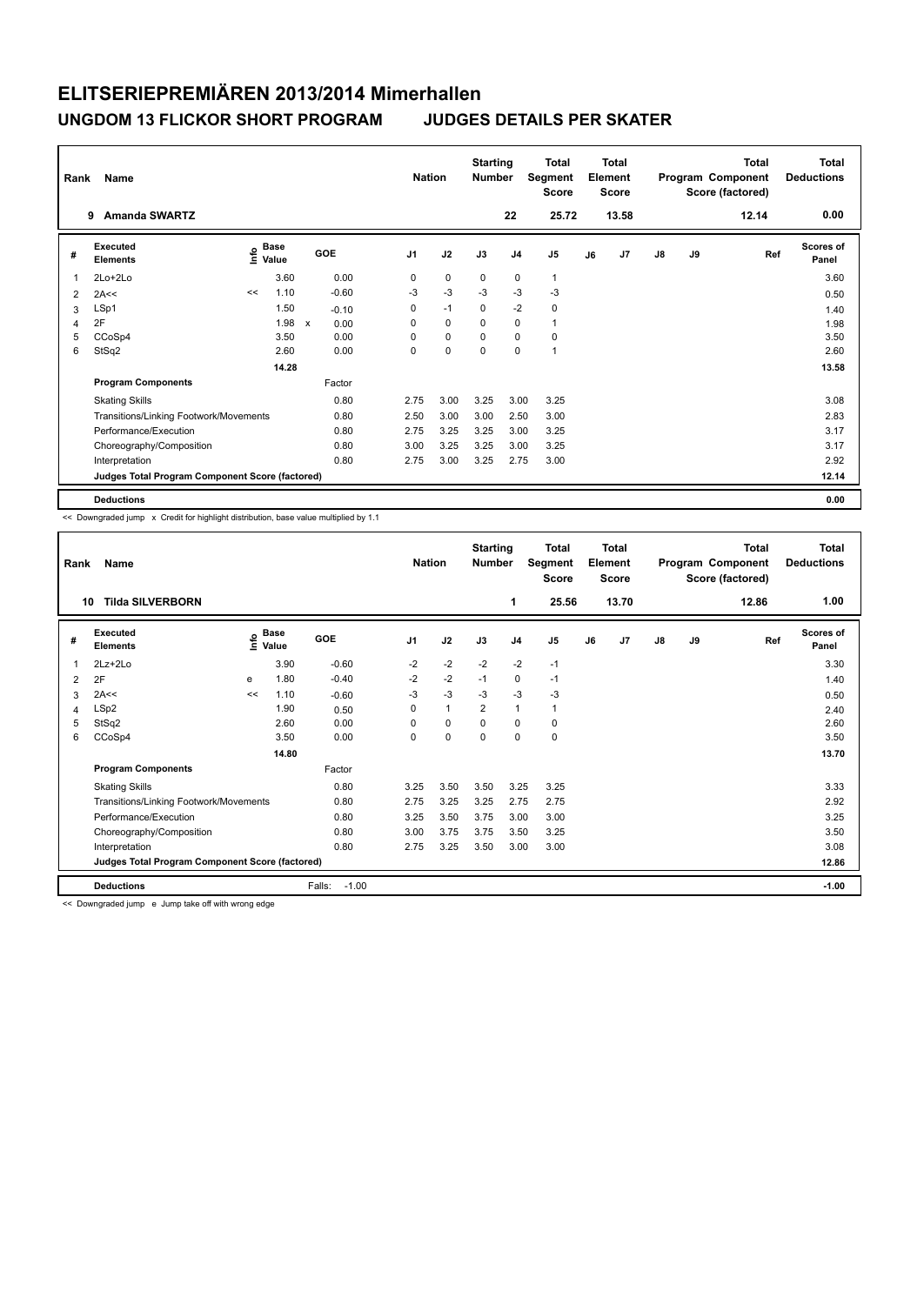| Rank<br>11 | Name<br><b>Martine STRANDVIK</b>                |    |                                    |              |         | <b>Nation</b>  |             | <b>Starting</b><br><b>Number</b> | 5              | <b>Total</b><br>Segment<br><b>Score</b><br>25.23 |    | <b>Total</b><br>Element<br><b>Score</b><br>13.31 |               |    | <b>Total</b><br>Program Component<br>Score (factored)<br>12.92 | <b>Total</b><br><b>Deductions</b><br>1.00 |
|------------|-------------------------------------------------|----|------------------------------------|--------------|---------|----------------|-------------|----------------------------------|----------------|--------------------------------------------------|----|--------------------------------------------------|---------------|----|----------------------------------------------------------------|-------------------------------------------|
| #          | Executed<br><b>Elements</b>                     |    | <b>Base</b><br>$\frac{6}{5}$ Value | GOE          |         | J <sub>1</sub> | J2          | J3                               | J <sub>4</sub> | J <sub>5</sub>                                   | J6 | J7                                               | $\mathsf{J}8$ | J9 | Ref                                                            | <b>Scores of</b><br>Panel                 |
| 1          | 2F                                              |    | 1.80                               |              | $-0.90$ | $-3$           | $-3$        | $-3$                             | $-3$           | $-3$                                             |    |                                                  |               |    |                                                                | 0.90                                      |
| 2          | LSp2                                            |    | 1.90                               |              | 0.00    | $-1$           | $\mathbf 0$ | 0                                | $\mathbf 0$    | $\mathbf 0$                                      |    |                                                  |               |    |                                                                | 1.90                                      |
| 3          | 2A<<                                            | << | 1.10                               |              | $-0.60$ | -3             | $-3$        | $-3$                             | $-3$           | $-3$                                             |    |                                                  |               |    |                                                                | 0.50                                      |
| 4          | $2Lz+2T$                                        |    | 3.74                               | $\mathsf{x}$ | 0.00    | 0              | $\mathbf 0$ | $\Omega$                         | $\mathbf{1}$   | 0                                                |    |                                                  |               |    |                                                                | 3.74                                      |
| 5          | StSq2                                           |    | 2.60                               |              | 0.17    | 0              | $\mathbf 0$ | 1                                | $\mathbf{1}$   | $\mathbf 0$                                      |    |                                                  |               |    |                                                                | 2.77                                      |
| 6          | CCoSp3                                          |    | 3.00                               |              | 0.50    | 1              | 1           | $\mathbf{1}$                     | $\overline{1}$ | $\pmb{0}$                                        |    |                                                  |               |    |                                                                | 3.50                                      |
|            |                                                 |    | 14.14                              |              |         |                |             |                                  |                |                                                  |    |                                                  |               |    |                                                                | 13.31                                     |
|            | <b>Program Components</b>                       |    |                                    |              | Factor  |                |             |                                  |                |                                                  |    |                                                  |               |    |                                                                |                                           |
|            | <b>Skating Skills</b>                           |    |                                    |              | 0.80    | 3.00           | 3.50        | 3.50                             | 3.75           | 3.00                                             |    |                                                  |               |    |                                                                | 3.33                                      |
|            | Transitions/Linking Footwork/Movements          |    |                                    |              | 0.80    | 3.00           | 3.25        | 3.25                             | 3.00           | 2.75                                             |    |                                                  |               |    |                                                                | 3.08                                      |
|            | Performance/Execution                           |    |                                    |              | 0.80    | 3.25           | 3.25        | 3.50                             | 3.25           | 3.25                                             |    |                                                  |               |    |                                                                | 3.25                                      |
|            | Choreography/Composition                        |    |                                    |              | 0.80    | 3.25           | 3.50        | 3.50                             | 3.50           | 3.00                                             |    |                                                  |               |    |                                                                | 3.42                                      |
|            | Interpretation                                  |    |                                    |              | 0.80    | 3.00           | 3.25        | 3.25                             | 3.00           | 3.00                                             |    |                                                  |               |    |                                                                | 3.08                                      |
|            | Judges Total Program Component Score (factored) |    |                                    |              |         |                |             |                                  |                |                                                  |    |                                                  |               |    |                                                                | 12.92                                     |
|            | <b>Deductions</b>                               |    |                                    | Falls:       | $-1.00$ |                |             |                                  |                |                                                  |    |                                                  |               |    |                                                                | $-1.00$                                   |

<< Downgraded jump x Credit for highlight distribution, base value multiplied by 1.1

| Rank | Name                                            |    |                       |            | <b>Nation</b>  |      | <b>Starting</b><br><b>Number</b> |                | <b>Total</b><br>Segment<br><b>Score</b> |    | <b>Total</b><br>Element<br><b>Score</b> |    |    | <b>Total</b><br>Program Component<br>Score (factored) | <b>Total</b><br><b>Deductions</b> |
|------|-------------------------------------------------|----|-----------------------|------------|----------------|------|----------------------------------|----------------|-----------------------------------------|----|-----------------------------------------|----|----|-------------------------------------------------------|-----------------------------------|
| 12   | Alma ROSÉN                                      |    |                       |            |                |      |                                  | 18             | 24.92                                   |    | 13.50                                   |    |    | 11.42                                                 | 0.00                              |
| #    | Executed<br><b>Elements</b>                     | Έ  | $\circ$ Base<br>Value | <b>GOE</b> | J <sub>1</sub> | J2   | J3                               | J <sub>4</sub> | J <sub>5</sub>                          | J6 | J7                                      | J8 | J9 | Ref                                                   | <b>Scores of</b><br>Panel         |
| 1    | 2A<<                                            | << | 1.10                  | $-0.60$    | $-3$           | $-3$ | $-3$                             | $-3$           | $-3$                                    |    |                                         |    |    |                                                       | 0.50                              |
| 2    | 2Lz                                             |    | 2.10                  | $-0.10$    | 0              | 0    | $-1$                             | $-2$           | 0                                       |    |                                         |    |    |                                                       | 2.00                              |
| 3    | $2F+2Lo$                                        |    | 3.60                  | $-0.20$    | 0              | $-1$ | $-1$                             | $\mathbf 0$    | $-1$                                    |    |                                         |    |    |                                                       | 3.40                              |
| 4    | LSp1                                            |    | 1.50                  | 0.00       | 0              | 0    | $\mathbf 0$                      | 0              | 0                                       |    |                                         |    |    |                                                       | 1.50                              |
| 5    | StSq2                                           |    | 2.60                  | 0.00       | 0              | $-1$ | $\mathbf 0$                      | 0              | 0                                       |    |                                         |    |    |                                                       | 2.60                              |
| 6    | CCoSp4                                          |    | 3.50                  | 0.00       | 0              | 0    | 1                                | 0              | 0                                       |    |                                         |    |    |                                                       | 3.50                              |
|      |                                                 |    | 14.40                 |            |                |      |                                  |                |                                         |    |                                         |    |    |                                                       | 13.50                             |
|      | <b>Program Components</b>                       |    |                       | Factor     |                |      |                                  |                |                                         |    |                                         |    |    |                                                       |                                   |
|      | <b>Skating Skills</b>                           |    |                       | 0.80       | 3.00           | 3.00 | 3.00                             | 3.00           | 3.00                                    |    |                                         |    |    |                                                       | 3.00                              |
|      | Transitions/Linking Footwork/Movements          |    |                       | 0.80       | 2.75           | 2.50 | 2.75                             | 2.75           | 2.50                                    |    |                                         |    |    |                                                       | 2.67                              |
|      | Performance/Execution                           |    |                       | 0.80       | 3.25           | 2.50 | 2.75                             | 3.00           | 3.00                                    |    |                                         |    |    |                                                       | 2.92                              |
|      | Choreography/Composition                        |    |                       | 0.80       | 3.00           | 2.75 | 3.00                             | 3.00           | 3.25                                    |    |                                         |    |    |                                                       | 3.00                              |
|      | Interpretation                                  |    |                       | 0.80       | 2.50           | 2.50 | 2.75                             | 2.75           | 2.75                                    |    |                                         |    |    |                                                       | 2.67                              |
|      | Judges Total Program Component Score (factored) |    |                       |            |                |      |                                  |                |                                         |    |                                         |    |    |                                                       | 11.42                             |
|      | <b>Deductions</b>                               |    |                       |            |                |      |                                  |                |                                         |    |                                         |    |    |                                                       | 0.00                              |

<< Downgraded jump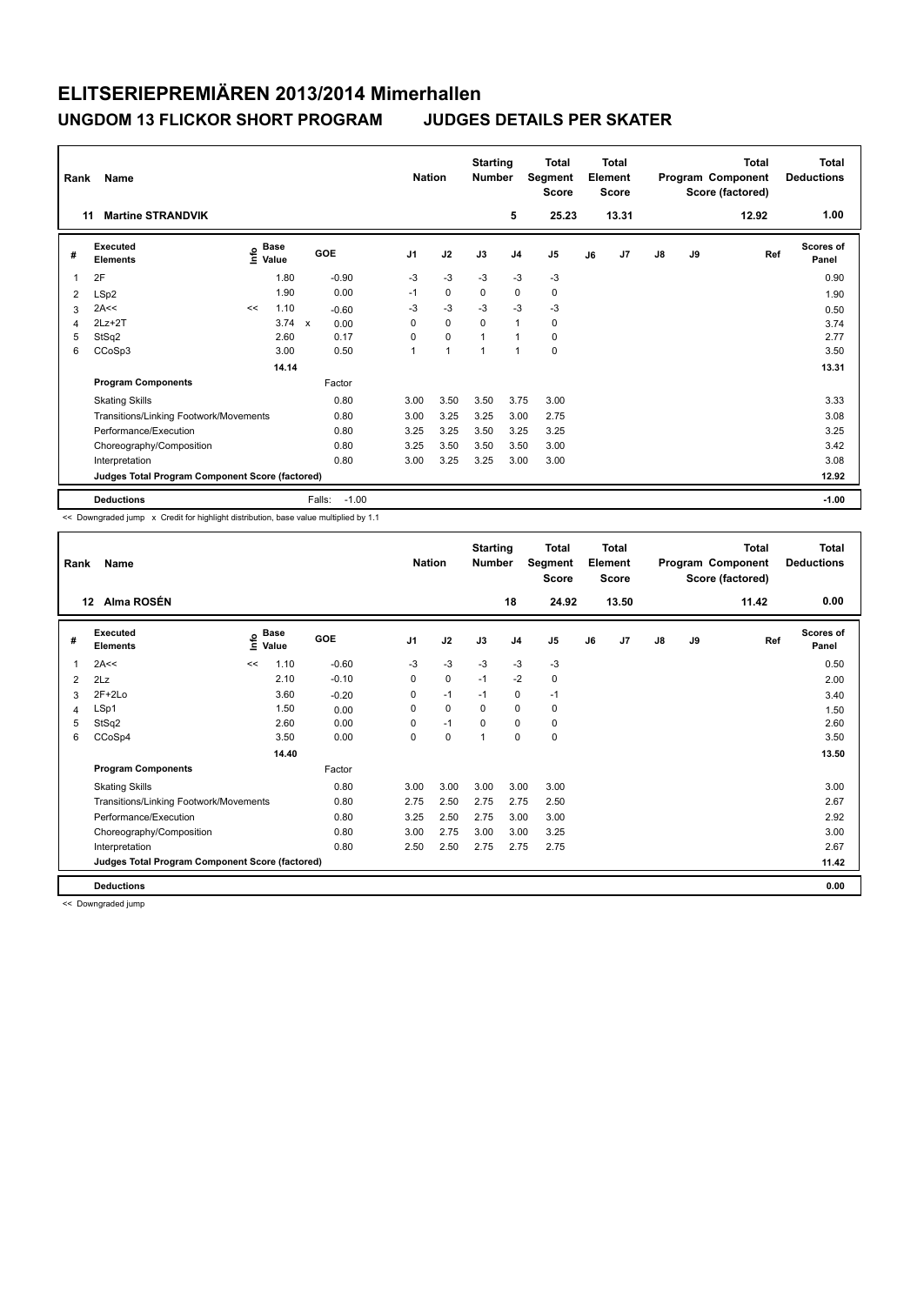| Rank                    | Name                                            |      |                      |                           |            |                | <b>Nation</b> | <b>Starting</b><br><b>Number</b> |                | Total<br>Segment<br><b>Score</b> |    | <b>Total</b><br>Element<br><b>Score</b> |               |    | <b>Total</b><br>Program Component<br>Score (factored) | <b>Total</b><br><b>Deductions</b> |
|-------------------------|-------------------------------------------------|------|----------------------|---------------------------|------------|----------------|---------------|----------------------------------|----------------|----------------------------------|----|-----------------------------------------|---------------|----|-------------------------------------------------------|-----------------------------------|
|                         | <b>Sofia STRAND</b><br>13                       |      |                      |                           |            |                |               |                                  | 7              | 24.91                            |    | 13.59                                   |               |    | 11.32                                                 | 0.00                              |
| #                       | Executed<br><b>Elements</b>                     | lnfo | <b>Base</b><br>Value |                           | <b>GOE</b> | J <sub>1</sub> | J2            | J3                               | J <sub>4</sub> | J <sub>5</sub>                   | J6 | J <sub>7</sub>                          | $\mathsf{J}8$ | J9 | Ref                                                   | Scores of<br>Panel                |
| $\overline{\mathbf{1}}$ | $2F+2T$                                         |      | 3.10                 |                           | 0.20       |                | $\mathbf 0$   | $\mathbf 0$                      | $\mathbf{1}$   | $\mathbf{1}$                     |    |                                         |               |    |                                                       | 3.30                              |
| 2                       | CCoSp4                                          |      | 3.50                 |                           | $-0.10$    | 0              | $-1$          | $-1$                             | 0              | 0                                |    |                                         |               |    |                                                       | 3.40                              |
| 3                       | StSq1                                           |      | 1.80                 |                           | 0.17       | 0              | $\mathbf{1}$  | 0                                | $\mathbf 0$    | $\mathbf{1}$                     |    |                                         |               |    |                                                       | 1.97                              |
| 4                       | 2A<<                                            | <<   | 1.21                 | $\mathsf{x}$              | $-0.60$    | $-3$           | $-3$          | $-3$                             | $-3$           | $-3$                             |    |                                         |               |    |                                                       | 0.61                              |
| 5                       | 2Lz                                             |      | 2.31                 | $\boldsymbol{\mathsf{x}}$ | 0.10       |                | $\pmb{0}$     | $\mathbf 0$                      | $-1$           | $\mathbf{1}$                     |    |                                         |               |    |                                                       | 2.41                              |
| 6                       | LSp2                                            |      | 1.90                 |                           | 0.00       | 0              | $\mathbf 0$   | 0                                | $-1$           | 1                                |    |                                         |               |    |                                                       | 1.90                              |
|                         |                                                 |      | 13.82                |                           |            |                |               |                                  |                |                                  |    |                                         |               |    |                                                       | 13.59                             |
|                         | <b>Program Components</b>                       |      |                      |                           | Factor     |                |               |                                  |                |                                  |    |                                         |               |    |                                                       |                                   |
|                         | <b>Skating Skills</b>                           |      |                      |                           | 0.80       | 3.25           | 3.75          | 2.75                             | 2.50           | 3.25                             |    |                                         |               |    |                                                       | 3.08                              |
|                         | Transitions/Linking Footwork/Movements          |      |                      |                           | 0.80       | 3.00           | 3.50          | 2.25                             | 2.00           | 3.00                             |    |                                         |               |    |                                                       | 2.75                              |
|                         | Performance/Execution                           |      |                      |                           | 0.80       | 2.75           | 3.25          | 2.25                             | 2.50           | 3.25                             |    |                                         |               |    |                                                       | 2.83                              |
|                         | Choreography/Composition                        |      |                      |                           | 0.80       | 3.25           | 3.25          | 2.50                             | 2.00           | 3.25                             |    |                                         |               |    |                                                       | 3.00                              |
|                         | Interpretation                                  |      |                      |                           | 0.80       | 2.50           | 3.25          | 2.00                             | 2.00           | 3.00                             |    |                                         |               |    |                                                       | 2.50                              |
|                         | Judges Total Program Component Score (factored) |      |                      |                           |            |                |               |                                  |                |                                  |    |                                         |               |    |                                                       | 11.32                             |
|                         | <b>Deductions</b>                               |      |                      |                           |            |                |               |                                  |                |                                  |    |                                         |               |    |                                                       | 0.00                              |

<< Downgraded jump x Credit for highlight distribution, base value multiplied by 1.1

| Rank | Name                                            |                |                      |                   | <b>Nation</b>  |      | <b>Starting</b><br><b>Number</b> |                | Total<br>Segment<br><b>Score</b> |    | <b>Total</b><br>Element<br><b>Score</b> |    |    | <b>Total</b><br>Program Component<br>Score (factored) | Total<br><b>Deductions</b> |
|------|-------------------------------------------------|----------------|----------------------|-------------------|----------------|------|----------------------------------|----------------|----------------------------------|----|-----------------------------------------|----|----|-------------------------------------------------------|----------------------------|
| 14   | Isabella SONNEBLOM                              |                |                      |                   |                |      |                                  | 29             | 24.91                            |    | 13.05                                   |    |    | 12.86                                                 | 1.00                       |
| #    | Executed<br><b>Elements</b>                     | $\bullet$<br>Έ | <b>Base</b><br>Value | <b>GOE</b>        | J <sub>1</sub> | J2   | J3                               | J <sub>4</sub> | J <sub>5</sub>                   | J6 | J <sub>7</sub>                          | J8 | J9 | Ref                                                   | Scores of<br>Panel         |
| 1    | 2A<<                                            | <<             | 1.10                 | $-0.60$           | $-3$           | $-3$ | $-3$                             | $-3$           | $-3$                             |    |                                         |    |    |                                                       | 0.50                       |
| 2    | $2Lz+2T<$                                       | e              | 3.00                 | $-0.60$           | $-2$           | $-3$ | $-2$                             | $-2$           | $-2$                             |    |                                         |    |    |                                                       | 2.40                       |
| 3    | CCoSp4                                          |                | 3.50                 | 0.00              | 0              | 0    | 0                                | 0              | 1                                |    |                                         |    |    |                                                       | 3.50                       |
| 4    | LSp2                                            |                | 1.90                 | 0.00              |                | 0    | $-1$                             | 0              | 0                                |    |                                         |    |    |                                                       | 1.90                       |
| 5    | StSq2                                           |                | 2.60                 | 0.17              | $\Omega$       | 0    | 1                                | 0              | 1                                |    |                                         |    |    |                                                       | 2.77                       |
| 6    | 2F                                              |                | 1.98 x               | 0.00              | 0              | 0    | 1                                | $\mathbf 0$    | 0                                |    |                                         |    |    |                                                       | 1.98                       |
|      |                                                 |                | 14.08                |                   |                |      |                                  |                |                                  |    |                                         |    |    |                                                       | 13.05                      |
|      | <b>Program Components</b>                       |                |                      | Factor            |                |      |                                  |                |                                  |    |                                         |    |    |                                                       |                            |
|      | <b>Skating Skills</b>                           |                |                      | 0.80              | 3.75           | 3.50 | 3.50                             | 2.75           | 3.00                             |    |                                         |    |    |                                                       | 3.33                       |
|      | Transitions/Linking Footwork/Movements          |                |                      | 0.80              | 3.75           | 3.00 | 3.25                             | 2.75           | 2.75                             |    |                                         |    |    |                                                       | 3.00                       |
|      | Performance/Execution                           |                |                      | 0.80              | 4.00           | 3.25 | 3.50                             | 3.00           | 3.00                             |    |                                         |    |    |                                                       | 3.25                       |
|      | Choreography/Composition                        |                |                      | 0.80              | 4.00           | 3.25 | 3.50                             | 3.00           | 3.25                             |    |                                         |    |    |                                                       | 3.33                       |
|      | Interpretation                                  |                |                      | 0.80              | 3.75           | 3.00 | 3.50                             | 2.50           | 3.00                             |    |                                         |    |    |                                                       | 3.17                       |
|      | Judges Total Program Component Score (factored) |                |                      |                   |                |      |                                  |                |                                  |    |                                         |    |    |                                                       | 12.86                      |
|      | <b>Deductions</b>                               |                |                      | Falls:<br>$-1.00$ |                |      |                                  |                |                                  |    |                                         |    |    |                                                       | $-1.00$                    |

< Under-rotated jump << Downgraded jump x Credit for highlight distribution, base value multiplied by 1.1 e Jump take off with wrong edge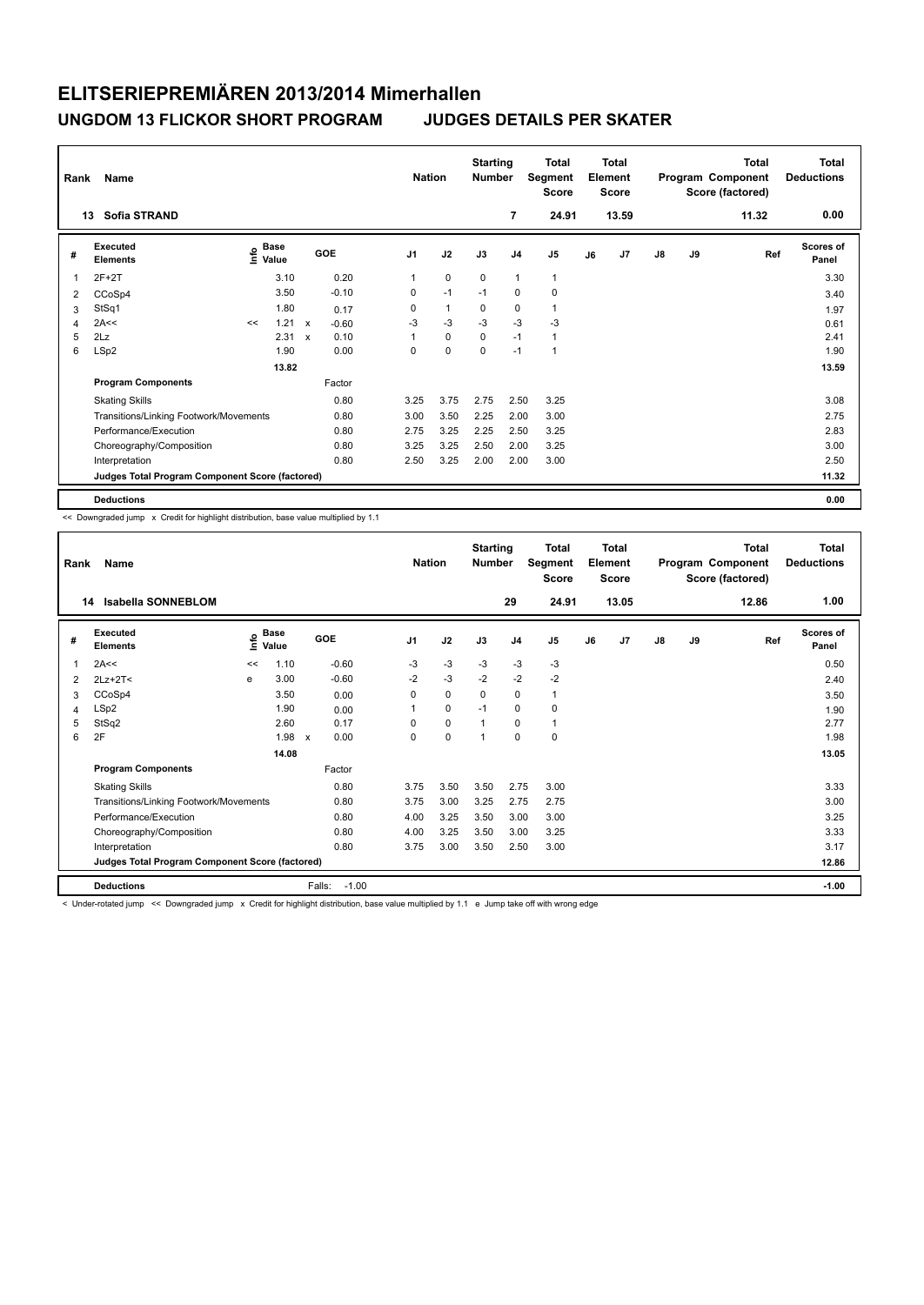| Rank | Name                                            |      |                      |              |            |                | <b>Nation</b> | <b>Starting</b><br><b>Number</b> |                | <b>Total</b><br>Segment<br><b>Score</b> |    | <b>Total</b><br>Element<br>Score |               |    | <b>Total</b><br>Program Component<br>Score (factored) | <b>Total</b><br><b>Deductions</b> |
|------|-------------------------------------------------|------|----------------------|--------------|------------|----------------|---------------|----------------------------------|----------------|-----------------------------------------|----|----------------------------------|---------------|----|-------------------------------------------------------|-----------------------------------|
|      | <b>Lisen HOGNER</b><br>15                       |      |                      |              |            |                |               |                                  | 13             | 24.22                                   |    | 12.46                            |               |    | 11.76                                                 | 0.00                              |
| #    | Executed<br><b>Elements</b>                     | ١nfo | <b>Base</b><br>Value |              | <b>GOE</b> | J <sub>1</sub> | J2            | J3                               | J <sub>4</sub> | J <sub>5</sub>                          | J6 | J7                               | $\mathsf{J}8$ | J9 | Ref                                                   | Scores of<br>Panel                |
| 1    | 2A<<                                            | <<   | 1.10                 |              | $-0.60$    | $-3$           | $-3$          | $-3$                             | $-3$           | $-3$                                    |    |                                  |               |    |                                                       | 0.50                              |
| 2    | $2F+2Lo$                                        | e    | 3.60                 |              | $-0.50$    | $-1$           | $-2$          | $-2$                             | $-1$           | $-2$                                    |    |                                  |               |    |                                                       | 3.10                              |
| 3    | LSp2                                            |      | 1.90                 |              | 0.50       | 1              | $\mathbf{1}$  | 1                                | $\mathbf{1}$   | $\mathbf{1}$                            |    |                                  |               |    |                                                       | 2.40                              |
| 4    | CCoSp4                                          |      | 3.50                 |              | 0.00       | 0              | 0             | 0                                | 0              | 0                                       |    |                                  |               |    |                                                       | 3.50                              |
| 5    | 1Lz                                             |      | 0.66                 | $\mathsf{x}$ | $-0.30$    | $-3$           | $-3$          | $-3$                             | $-3$           | $-3$                                    |    |                                  |               |    |                                                       | 0.36                              |
| 6    | StSq2                                           |      | 2.60                 |              | 0.00       | 0              | $-1$          | $\mathbf 0$                      | $\mathbf 0$    | $\mathbf 0$                             |    |                                  |               |    |                                                       | 2.60                              |
|      |                                                 |      | 13.36                |              |            |                |               |                                  |                |                                         |    |                                  |               |    |                                                       | 12.46                             |
|      | <b>Program Components</b>                       |      |                      |              | Factor     |                |               |                                  |                |                                         |    |                                  |               |    |                                                       |                                   |
|      | <b>Skating Skills</b>                           |      |                      |              | 0.80       | 3.25           | 3.00          | 3.50                             | 3.00           | 3.25                                    |    |                                  |               |    |                                                       | 3.17                              |
|      | Transitions/Linking Footwork/Movements          |      |                      |              | 0.80       | 3.00           | 2.50          | 3.25                             | 2.00           | 2.75                                    |    |                                  |               |    |                                                       | 2.75                              |
|      | Performance/Execution                           |      |                      |              | 0.80       | 3.00           | 2.50          | 3.25                             | 2.75           | 3.00                                    |    |                                  |               |    |                                                       | 2.92                              |
|      | Choreography/Composition                        |      |                      |              | 0.80       | 3.25           | 2.25          | 3.25                             | 2.25           | 3.25                                    |    |                                  |               |    |                                                       | 2.92                              |
|      | Interpretation                                  |      |                      |              | 0.80       | 3.25           | 2.25          | 3.25                             | 2.50           | 3.00                                    |    |                                  |               |    |                                                       | 2.92                              |
|      | Judges Total Program Component Score (factored) |      |                      |              |            |                |               |                                  |                |                                         |    |                                  |               |    |                                                       | 11.76                             |
|      | <b>Deductions</b>                               |      |                      |              |            |                |               |                                  |                |                                         |    |                                  |               |    |                                                       | 0.00                              |

<< Downgraded jump x Credit for highlight distribution, base value multiplied by 1.1 e Jump take off with wrong edge

| Rank | Name                                            |    |                      |         |                | <b>Nation</b> | <b>Starting</b><br><b>Number</b> |                | <b>Total</b><br>Segment<br><b>Score</b> |    | <b>Total</b><br>Element<br><b>Score</b> |               |    | <b>Total</b><br>Program Component<br>Score (factored) | <b>Total</b><br><b>Deductions</b> |
|------|-------------------------------------------------|----|----------------------|---------|----------------|---------------|----------------------------------|----------------|-----------------------------------------|----|-----------------------------------------|---------------|----|-------------------------------------------------------|-----------------------------------|
|      | <b>Felicia ISRAELSSON</b><br>16                 |    |                      |         |                |               |                                  | 16             | 23.18                                   |    | 11.58                                   |               |    | 11.60                                                 | 0.00                              |
| #    | Executed<br><b>Elements</b>                     | ١m | <b>Base</b><br>Value | GOE     | J <sub>1</sub> | J2            | J3                               | J <sub>4</sub> | J5                                      | J6 | J7                                      | $\mathsf{J}8$ | J9 | Ref                                                   | Scores of<br>Panel                |
|      | $2Lo+2Lo$                                       |    | 3.60                 | $-0.10$ | $-1$           | $\mathbf 0$   | 0                                | $\mathbf 0$    | $-1$                                    |    |                                         |               |    |                                                       | 3.50                              |
| 2    | 2F                                              |    | 1.80                 | 0.00    | 0              | $\mathbf 0$   | $\Omega$                         | $-1$           | 0                                       |    |                                         |               |    |                                                       | 1.80                              |
| 3    | LSp1                                            |    | 1.50                 | 0.00    | 0              | 0             | $-1$                             | 0              | 0                                       |    |                                         |               |    |                                                       | 1.50                              |
| 4    | StSq2                                           |    | 2.60                 | 0.17    | $\Omega$       | $\mathbf{1}$  | $\Omega$                         | 0              | 1                                       |    |                                         |               |    |                                                       | 2.77                              |
| 5    | 2A<<                                            | << | $1.21 \times$        | $-0.60$ | $-3$           | -3            | $-3$                             | $-3$           | $-3$                                    |    |                                         |               |    |                                                       | 0.61                              |
| 6    | CCoSp1                                          |    | 2.00                 | $-0.60$ | $-2$           | $-2$          | $-2$                             | $-2$           | $-1$                                    |    |                                         |               |    |                                                       | 1.40                              |
|      |                                                 |    | 12.71                |         |                |               |                                  |                |                                         |    |                                         |               |    |                                                       | 11.58                             |
|      | <b>Program Components</b>                       |    |                      | Factor  |                |               |                                  |                |                                         |    |                                         |               |    |                                                       |                                   |
|      | <b>Skating Skills</b>                           |    |                      | 0.80    | 3.00           | 3.25          | 2.75                             | 3.00           | 3.00                                    |    |                                         |               |    |                                                       | 3.00                              |
|      | Transitions/Linking Footwork/Movements          |    |                      | 0.80    | 3.00           | 3.25          | 2.50                             | 2.00           | 3.00                                    |    |                                         |               |    |                                                       | 2.83                              |
|      | Performance/Execution                           |    |                      | 0.80    | 3.00           | 3.25          | 2.50                             | 2.50           | 3.25                                    |    |                                         |               |    |                                                       | 2.92                              |
|      | Choreography/Composition                        |    |                      | 0.80    | 3.25           | 3.25          | 2.75                             | 2.00           | 3.25                                    |    |                                         |               |    |                                                       | 3.08                              |
|      | Interpretation                                  |    |                      | 0.80    | 2.75           | 3.00          | 2.25                             | 2.00           | 3.00                                    |    |                                         |               |    |                                                       | 2.67                              |
|      | Judges Total Program Component Score (factored) |    |                      |         |                |               |                                  |                |                                         |    |                                         |               |    |                                                       | 11.60                             |
|      | <b>Deductions</b>                               |    |                      |         |                |               |                                  |                |                                         |    |                                         |               |    |                                                       | 0.00                              |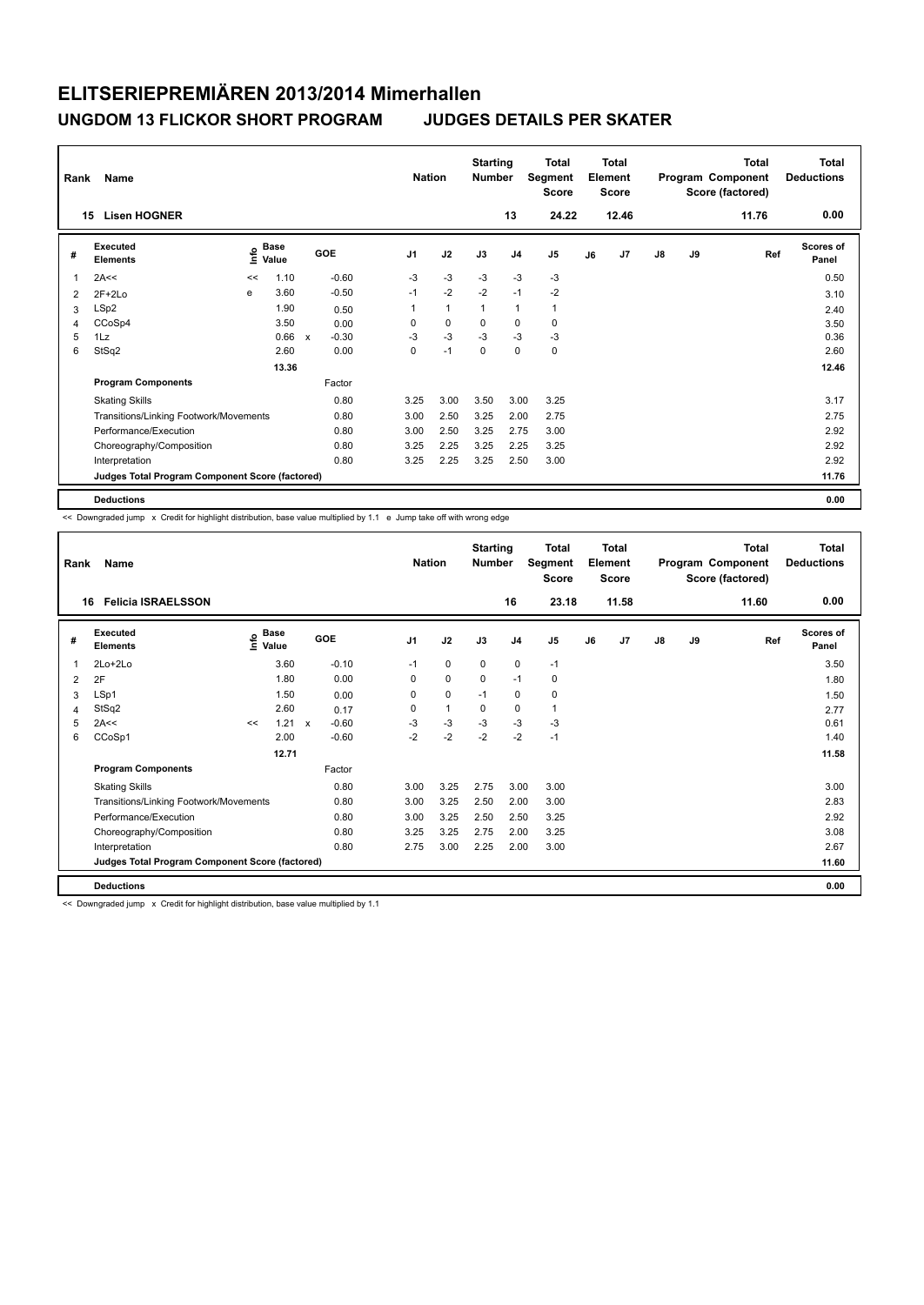| Rank                    | Name                                            |      |                      |              |            |                | <b>Nation</b> |             | <b>Starting</b><br><b>Number</b> |                | <b>Total</b><br>Segment<br>Score |    | <b>Total</b><br>Element<br><b>Score</b> |               |    | <b>Total</b><br>Program Component<br>Score (factored) | <b>Total</b><br><b>Deductions</b> |
|-------------------------|-------------------------------------------------|------|----------------------|--------------|------------|----------------|---------------|-------------|----------------------------------|----------------|----------------------------------|----|-----------------------------------------|---------------|----|-------------------------------------------------------|-----------------------------------|
| 17                      | <b>Jennifer BUTINA</b>                          |      |                      |              |            |                |               |             |                                  | 28             | 22.79                            |    | 11.71                                   |               |    | 11.08                                                 | 0.00                              |
| #                       | Executed<br><b>Elements</b>                     | lnfo | <b>Base</b><br>Value |              | <b>GOE</b> | J <sub>1</sub> |               | J2          | J3                               | J <sub>4</sub> | J <sub>5</sub>                   | J6 | J <sub>7</sub>                          | $\mathsf{J}8$ | J9 | Ref                                                   | <b>Scores of</b><br>Panel         |
| $\overline{\mathbf{1}}$ | $2T+2T$                                         |      | 2.60                 |              | 0.00       |                | 0             | $\mathbf 0$ | $\mathbf 0$                      | $-1$           | $\pmb{0}$                        |    |                                         |               |    |                                                       | 2.60                              |
| 2                       | 2Lo                                             |      | 1.80                 |              | $-0.50$    |                | 0             | $-2$        | $-2$                             | $-2$           | $-1$                             |    |                                         |               |    |                                                       | 1.30                              |
| 3                       | CCoSp4                                          |      | 3.50                 |              | 0.00       |                | 0             | $\mathbf 0$ | $\mathbf 0$                      | $\mathbf 0$    | 0                                |    |                                         |               |    |                                                       | 3.50                              |
| 4                       | 2A<<                                            | <<   | 1.21                 | $\mathsf{x}$ | $-0.60$    |                | $-3$          | $-3$        | $-3$                             | $-3$           | $-3$                             |    |                                         |               |    |                                                       | 0.61                              |
| 5                       | StSq1                                           |      | 1.80                 |              | 0.00       |                | 0             | $\pmb{0}$   | $\mathbf 0$                      | $-1$           | 0                                |    |                                         |               |    |                                                       | 1.80                              |
| 6                       | LSp2                                            |      | 1.90                 |              | 0.00       |                | 0             | $\mathbf 0$ | $\Omega$                         | $\mathbf 0$    | $\mathbf{1}$                     |    |                                         |               |    |                                                       | 1.90                              |
|                         |                                                 |      | 12.81                |              |            |                |               |             |                                  |                |                                  |    |                                         |               |    |                                                       | 11.71                             |
|                         | <b>Program Components</b>                       |      |                      |              | Factor     |                |               |             |                                  |                |                                  |    |                                         |               |    |                                                       |                                   |
|                         | <b>Skating Skills</b>                           |      |                      |              | 0.80       |                | 3.25          | 3.00        | 3.00                             | 3.00           | 2.75                             |    |                                         |               |    |                                                       | 3.00                              |
|                         | Transitions/Linking Footwork/Movements          |      |                      |              | 0.80       |                | 3.25          | 2.50        | 2.75                             | 2.00           | 2.00                             |    |                                         |               |    |                                                       | 2.42                              |
|                         | Performance/Execution                           |      |                      |              | 0.80       |                | 3.00          | 3.00        | 3.00                             | 2.75           | 2.75                             |    |                                         |               |    |                                                       | 2.92                              |
|                         | Choreography/Composition                        |      |                      |              | 0.80       |                | 3.25          | 3.00        | 3.00                             | 2.75           | 2.50                             |    |                                         |               |    |                                                       | 2.92                              |
|                         | Interpretation                                  |      |                      |              | 0.80       |                | 3.25          | 2.50        | 2.75                             | 2.50           | 2.50                             |    |                                         |               |    |                                                       | 2.58                              |
|                         | Judges Total Program Component Score (factored) |      |                      |              |            |                |               |             |                                  |                |                                  |    |                                         |               |    |                                                       | 11.08                             |
|                         | <b>Deductions</b>                               |      |                      |              |            |                |               |             |                                  |                |                                  |    |                                         |               |    |                                                       | 0.00                              |

<< Downgraded jump x Credit for highlight distribution, base value multiplied by 1.1

| Rank           | Name                                            |    |                                      |        |         | <b>Nation</b>  |             | <b>Starting</b><br><b>Number</b> |                | <b>Total</b><br>Segment<br><b>Score</b> |    | Total<br>Element<br><b>Score</b> |    |    | <b>Total</b><br>Program Component<br>Score (factored) | <b>Total</b><br><b>Deductions</b> |
|----------------|-------------------------------------------------|----|--------------------------------------|--------|---------|----------------|-------------|----------------------------------|----------------|-----------------------------------------|----|----------------------------------|----|----|-------------------------------------------------------|-----------------------------------|
| 18             | <b>Linn LACKDAL</b>                             |    |                                      |        |         |                |             |                                  | 19             | 22.51                                   |    | 11.51                            |    |    | 12.00                                                 | 1.00                              |
| #              | Executed<br><b>Elements</b>                     |    | $_{\circ}$ Base<br>$\bar{\Xi}$ Value |        | GOE     | J <sub>1</sub> | J2          | J3                               | J <sub>4</sub> | J5                                      | J6 | J7                               | J8 | J9 | Ref                                                   | Scores of<br>Panel                |
| 1              | 2F                                              |    | 1.80                                 |        | 0.00    | 0              | 0           | 0                                | 0              | 1                                       |    |                                  |    |    |                                                       | 1.80                              |
| 2              | $2Lz+2T$                                        | e  | 3.40                                 |        | $-0.80$ | $-3$           | $-2$        | $-3$                             | $-3$           | $-2$                                    |    |                                  |    |    |                                                       | 2.60                              |
| 3              | LSp1                                            |    | 1.50                                 |        | 0.00    | 0              | $\mathbf 0$ | $-1$                             | 0              | 1                                       |    |                                  |    |    |                                                       | 1.50                              |
| $\overline{4}$ | 2A<<                                            | << | 1.21 x                               |        | $-0.60$ | $-3$           | $-3$        | $-3$                             | $-3$           | $-3$                                    |    |                                  |    |    |                                                       | 0.61                              |
| 5              | CCoSp2                                          |    | 2.50                                 |        | $-0.10$ | 0              | $-1$        | 0                                | $-1$           | 0                                       |    |                                  |    |    |                                                       | 2.40                              |
| 6              | StSq2                                           |    | 2.60                                 |        | 0.00    | 0              | $\mathbf 0$ | 0                                | 0              | $\mathbf{1}$                            |    |                                  |    |    |                                                       | 2.60                              |
|                |                                                 |    | 13.01                                |        |         |                |             |                                  |                |                                         |    |                                  |    |    |                                                       | 11.51                             |
|                | <b>Program Components</b>                       |    |                                      |        | Factor  |                |             |                                  |                |                                         |    |                                  |    |    |                                                       |                                   |
|                | <b>Skating Skills</b>                           |    |                                      |        | 0.80    | 3.25           | 3.25        | 3.25                             | 2.50           | 3.50                                    |    |                                  |    |    |                                                       | 3.25                              |
|                | Transitions/Linking Footwork/Movements          |    |                                      |        | 0.80    | 3.00           | 2.75        | 2.75                             | 2.00           | 3.00                                    |    |                                  |    |    |                                                       | 2.83                              |
|                | Performance/Execution                           |    |                                      |        | 0.80    | 3.25           | 3.00        | 2.75                             | 2.00           | 3.00                                    |    |                                  |    |    |                                                       | 2.92                              |
|                | Choreography/Composition                        |    |                                      |        | 0.80    | 3.25           | 3.00        | 3.25                             | 2.00           | 3.25                                    |    |                                  |    |    |                                                       | 3.17                              |
|                | Interpretation                                  |    |                                      |        | 0.80    | 3.00           | 2.75        | 2.75                             | 2.00           | 3.00                                    |    |                                  |    |    |                                                       | 2.83                              |
|                | Judges Total Program Component Score (factored) |    |                                      |        |         |                |             |                                  |                |                                         |    |                                  |    |    |                                                       | 12.00                             |
|                | <b>Deductions</b>                               |    |                                      | Falls: | $-1.00$ |                |             |                                  |                |                                         |    |                                  |    |    |                                                       | $-1.00$                           |

<< Downgraded jump x Credit for highlight distribution, base value multiplied by 1.1 e Jump take off with wrong edge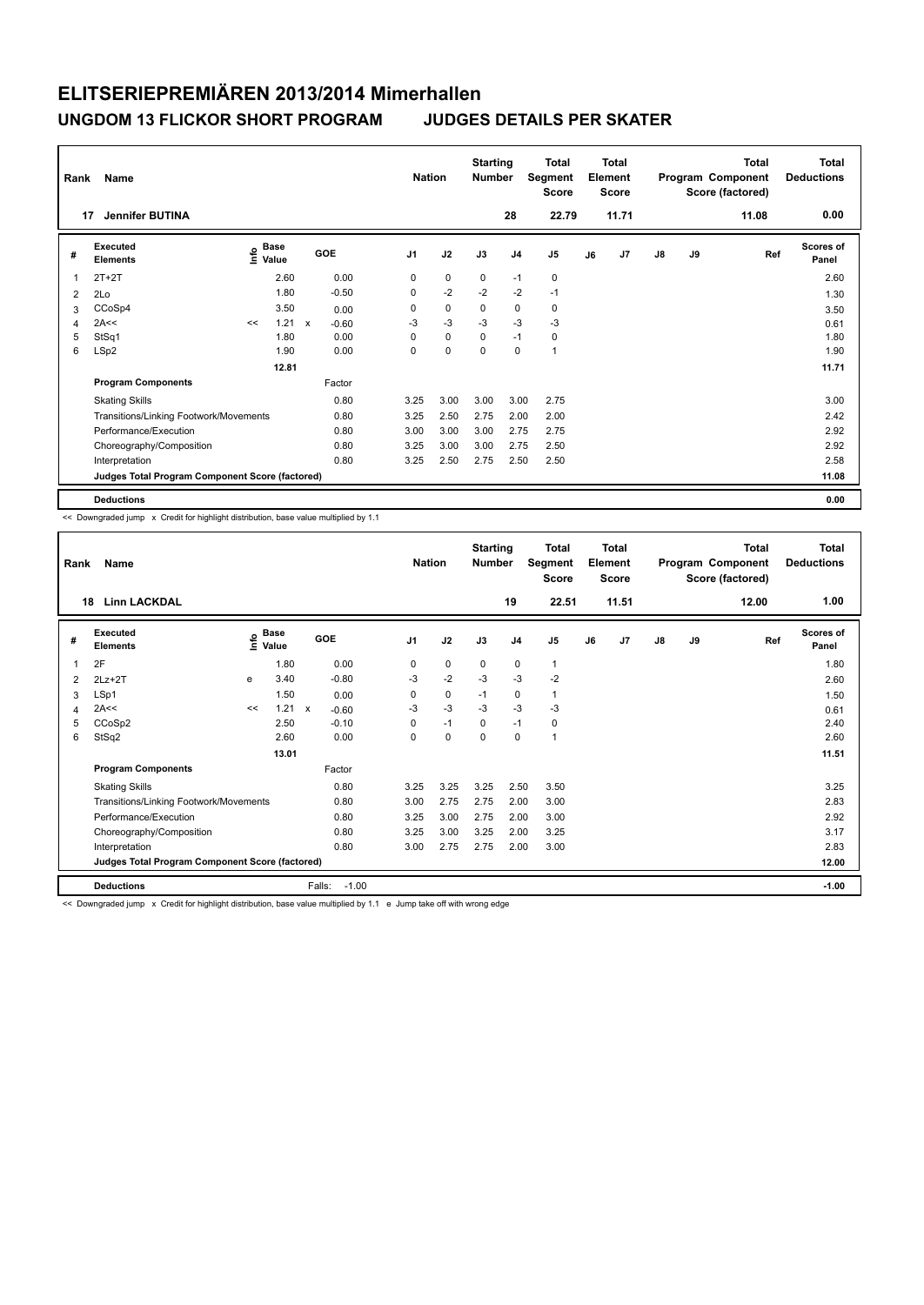| Rank | Name                                            |      |                      |              |            |                | <b>Nation</b> |             | <b>Starting</b><br><b>Number</b> |                | <b>Total</b><br>Segment<br><b>Score</b> |    | <b>Total</b><br>Element<br><b>Score</b> |               |    | <b>Total</b><br>Program Component<br>Score (factored) | <b>Total</b><br><b>Deductions</b> |
|------|-------------------------------------------------|------|----------------------|--------------|------------|----------------|---------------|-------------|----------------------------------|----------------|-----------------------------------------|----|-----------------------------------------|---------------|----|-------------------------------------------------------|-----------------------------------|
| 19   | <b>Vilma STRÅGEFORS</b>                         |      |                      |              |            |                |               |             |                                  | 11             | 22.44                                   |    | 10.18                                   |               |    | 12.26                                                 | 0.00                              |
| #    | Executed<br><b>Elements</b>                     | lnfo | <b>Base</b><br>Value |              | <b>GOE</b> | J <sub>1</sub> |               | J2          | J3                               | J <sub>4</sub> | J <sub>5</sub>                          | J6 | J <sub>7</sub>                          | $\mathsf{J}8$ | J9 | Ref                                                   | Scores of<br>Panel                |
| 1    | 2A<<                                            | <<   | 1.10                 |              | $-0.60$    | $-3$           |               | $-3$        | $-3$                             | $-3$           | $-3$                                    |    |                                         |               |    |                                                       | 0.50                              |
| 2    | $2Lz+2T$                                        |      | 3.40                 |              | 0.30       | 1              |               | $\mathbf 0$ | $\mathbf{1}$                     | $\mathbf{1}$   | $\mathbf{1}$                            |    |                                         |               |    |                                                       | 3.70                              |
| 3    | LSp1                                            |      | 1.50                 |              | $-0.40$    | $-1$           |               | $-1$        | $-1$                             | $-2$           | $-2$                                    |    |                                         |               |    |                                                       | 1.10                              |
| 4    | 2F                                              |      | 1.98                 | $\mathsf{x}$ | $-0.60$    | $-2$           |               | $-2$        | $-2$                             | $-1$           | $-2$                                    |    |                                         |               |    |                                                       | 1.38                              |
| 5    | CCoSp1                                          |      | 2.00                 |              | $-0.30$    | $-2$           |               | 0           | $-1$                             | $-1$           | $-1$                                    |    |                                         |               |    |                                                       | 1.70                              |
| 6    | StSq1                                           |      | 1.80                 |              | 0.00       | $\Omega$       |               | $\mathbf 0$ | $\Omega$                         | $\mathbf{1}$   | 0                                       |    |                                         |               |    |                                                       | 1.80                              |
|      |                                                 |      | 11.78                |              |            |                |               |             |                                  |                |                                         |    |                                         |               |    |                                                       | 10.18                             |
|      | <b>Program Components</b>                       |      |                      |              | Factor     |                |               |             |                                  |                |                                         |    |                                         |               |    |                                                       |                                   |
|      | <b>Skating Skills</b>                           |      |                      |              | 0.80       | 3.25           |               | 3.25        | 3.50                             | 3.50           | 3.00                                    |    |                                         |               |    |                                                       | 3.33                              |
|      | Transitions/Linking Footwork/Movements          |      |                      |              | 0.80       | 3.25           |               | 2.50        | 3.25                             | 3.00           | 2.25                                    |    |                                         |               |    |                                                       | 2.92                              |
|      | Performance/Execution                           |      |                      |              | 0.80       | 3.00           |               | 3.25        | 3.50                             | 3.00           | 2.50                                    |    |                                         |               |    |                                                       | 3.08                              |
|      | Choreography/Composition                        |      |                      |              | 0.80       | 3.50           |               | 3.00        | 3.50                             | 3.00           | 2.75                                    |    |                                         |               |    |                                                       | 3.17                              |
|      | Interpretation                                  |      |                      |              | 0.80       | 3.00           |               | 2.75        | 3.25                             | 2.75           | 2.50                                    |    |                                         |               |    |                                                       | 2.83                              |
|      | Judges Total Program Component Score (factored) |      |                      |              |            |                |               |             |                                  |                |                                         |    |                                         |               |    |                                                       | 12.26                             |
|      | <b>Deductions</b>                               |      |                      |              |            |                |               |             |                                  |                |                                         |    |                                         |               |    |                                                       | 0.00                              |

<< Downgraded jump x Credit for highlight distribution, base value multiplied by 1.1

| Rank | Name                                            |                       |       |              |         | <b>Nation</b>  |      | <b>Starting</b><br><b>Number</b> |                | <b>Total</b><br>Segment<br><b>Score</b> |    | <b>Total</b><br>Element<br><b>Score</b> |    |    | <b>Total</b><br>Program Component<br>Score (factored) | <b>Total</b><br><b>Deductions</b> |
|------|-------------------------------------------------|-----------------------|-------|--------------|---------|----------------|------|----------------------------------|----------------|-----------------------------------------|----|-----------------------------------------|----|----|-------------------------------------------------------|-----------------------------------|
| 20   | Nathalie ÅKERSTRÖM                              |                       |       |              |         |                |      |                                  | 10             | 22.23                                   |    | 11.21                                   |    |    | 12.02                                                 | 1.00                              |
| #    | Executed<br><b>Elements</b>                     | $\sum_{i=1}^{n}$ Base |       | <b>GOE</b>   |         | J <sub>1</sub> | J2   | J3                               | J <sub>4</sub> | J <sub>5</sub>                          | J6 | J7                                      | J8 | J9 | Ref                                                   | <b>Scores of</b><br>Panel         |
| 1    | 2F                                              |                       | 1.80  |              | $-0.30$ | $-1$           | $-1$ | $-1$                             | $-1$           | 0                                       |    |                                         |    |    |                                                       | 1.50                              |
| 2    | $2Lo+2T$                                        |                       | 3.10  |              | 0.00    | 0              | 0    | $\mathbf 0$                      | 0              | 0                                       |    |                                         |    |    |                                                       | 3.10                              |
| 3    | CCoSp3                                          |                       | 3.00  |              | 0.00    | 0              | $-1$ | $\mathbf 0$                      | $\mathbf 0$    | 0                                       |    |                                         |    |    |                                                       | 3.00                              |
| 4    | StSq2                                           |                       | 2.60  |              | 0.00    | 0              | 0    | $\mathbf 0$                      | 0              | 1                                       |    |                                         |    |    |                                                       | 2.60                              |
| 5    | 2A<<                                            | <<                    | 1.21  | $\mathsf{x}$ | $-0.60$ | $-3$           | $-3$ | $-3$                             | $-3$           | $-3$                                    |    |                                         |    |    |                                                       | 0.61                              |
| 6    | <b>LSpB</b>                                     |                       | 1.20  |              | $-0.80$ | $-3$           | $-2$ | $-3$                             | $-3$           | $-2$                                    |    |                                         |    |    |                                                       | 0.40                              |
|      |                                                 |                       | 12.91 |              |         |                |      |                                  |                |                                         |    |                                         |    |    |                                                       | 11.21                             |
|      | <b>Program Components</b>                       |                       |       |              | Factor  |                |      |                                  |                |                                         |    |                                         |    |    |                                                       |                                   |
|      | <b>Skating Skills</b>                           |                       |       |              | 0.80    | 2.75           | 3.00 | 2.50                             | 3.00           | 3.00                                    |    |                                         |    |    |                                                       | 2.92                              |
|      | Transitions/Linking Footwork/Movements          |                       |       |              | 0.80    | 2.75           | 3.00 | 2.50                             | 2.00           | 2.75                                    |    |                                         |    |    |                                                       | 2.67                              |
|      | Performance/Execution                           |                       |       |              | 0.80    | 3.00           | 3.25 | 3.25                             | 3.25           | 3.00                                    |    |                                         |    |    |                                                       | 3.17                              |
|      | Choreography/Composition                        |                       |       |              | 0.80    | 3.00           | 3.50 | 3.25                             | 2.50           | 3.25                                    |    |                                         |    |    |                                                       | 3.17                              |
|      | Interpretation                                  |                       |       |              | 0.80    | 2.75           | 3.25 | 3.25                             | 2.75           | 3.25                                    |    |                                         |    |    |                                                       | 3.08                              |
|      | Judges Total Program Component Score (factored) |                       |       |              |         |                |      |                                  |                |                                         |    |                                         |    |    |                                                       | 12.02                             |
|      | <b>Deductions</b>                               |                       |       | Falls:       | $-1.00$ |                |      |                                  |                |                                         |    |                                         |    |    |                                                       | $-1.00$                           |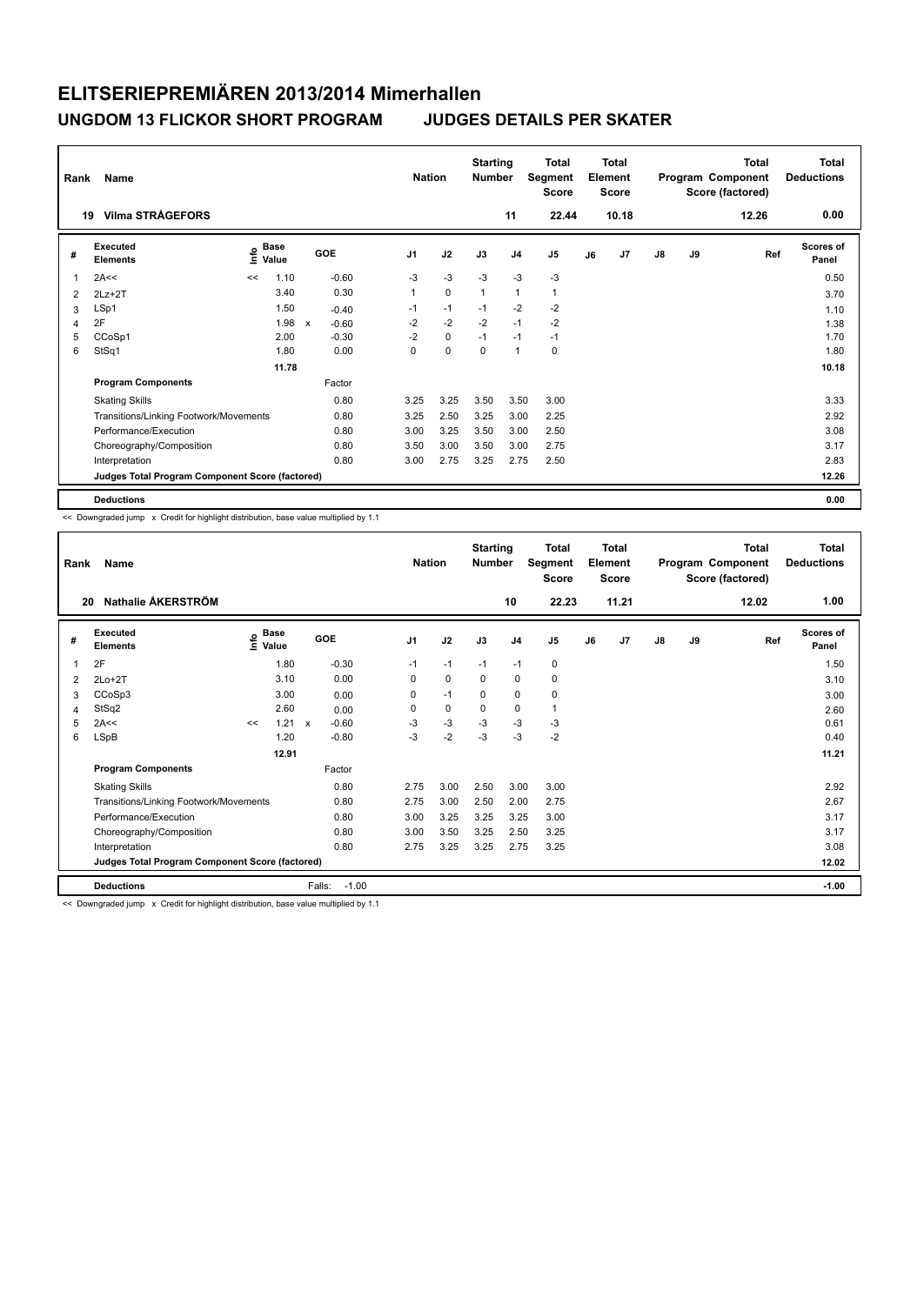| Rank           | Name                                            |      |                      |         | <b>Nation</b>  |             | <b>Starting</b><br><b>Number</b> |                | <b>Total</b><br>Segment<br><b>Score</b> |    | <b>Total</b><br>Element<br><b>Score</b> |               |    | <b>Total</b><br>Program Component<br>Score (factored) | <b>Total</b><br><b>Deductions</b> |
|----------------|-------------------------------------------------|------|----------------------|---------|----------------|-------------|----------------------------------|----------------|-----------------------------------------|----|-----------------------------------------|---------------|----|-------------------------------------------------------|-----------------------------------|
| 21             | <b>Josefin AHLGREN-VENNKLEV</b>                 |      |                      |         |                |             |                                  | $\mathbf{2}$   | 22.06                                   |    | 10.40                                   |               |    | 11.66                                                 | 0.00                              |
| #              | Executed<br><b>Elements</b>                     | ١nfo | <b>Base</b><br>Value | GOE     | J <sub>1</sub> | J2          | J3                               | J <sub>4</sub> | J <sub>5</sub>                          | J6 | J <sub>7</sub>                          | $\mathsf{J}8$ | J9 | Ref                                                   | <b>Scores of</b><br>Panel         |
|                | 2F                                              |      | 1.80                 | 0.00    | 0              | $\mathbf 0$ | 0                                | $\mathbf{1}$   | 0                                       |    |                                         |               |    |                                                       | 1.80                              |
| $\overline{2}$ | 2A<<                                            | <<   | 1.10                 | $-0.60$ | -3             | $-3$        | $-3$                             | $-3$           | $-3$                                    |    |                                         |               |    |                                                       | 0.50                              |
| 3              | 2Lo+Lo                                          |      | 1.80                 | $-0.90$ | $-3$           | $-3$        | $-3$                             | $-3$           | $-3$                                    |    |                                         |               |    |                                                       | 0.90                              |
| 4              | CCoSp3                                          |      | 3.00                 | $-0.30$ | $-1$           | $-2$        | $-1$                             | $-1$           | 0                                       |    |                                         |               |    |                                                       | 2.70                              |
| 5              | StSq2                                           |      | 2.60                 | 0.00    | 0              | $\mathbf 0$ | $\mathbf 0$                      | $-1$           | 0                                       |    |                                         |               |    |                                                       | 2.60                              |
| 6              | LSp2                                            |      | 1.90                 | 0.00    | 0              | $-1$        | 0                                | $\mathbf 0$    | $\mathbf 0$                             |    |                                         |               |    |                                                       | 1.90                              |
|                |                                                 |      | 12.20                |         |                |             |                                  |                |                                         |    |                                         |               |    |                                                       | 10.40                             |
|                | <b>Program Components</b>                       |      |                      | Factor  |                |             |                                  |                |                                         |    |                                         |               |    |                                                       |                                   |
|                | <b>Skating Skills</b>                           |      |                      | 0.80    | 3.00           | 3.25        | 3.25                             | 2.25           | 3.00                                    |    |                                         |               |    |                                                       | 3.08                              |
|                | Transitions/Linking Footwork/Movements          |      |                      | 0.80    | 3.00           | 3.00        | 3.00                             | 2.00           | 2.50                                    |    |                                         |               |    |                                                       | 2.83                              |
|                | Performance/Execution                           |      |                      | 0.80    | 3.25           | 3.00        | 3.00                             | 2.75           | 2.75                                    |    |                                         |               |    |                                                       | 2.92                              |
|                | Choreography/Composition                        |      |                      | 0.80    | 3.00           | 3.25        | 3.00                             | 2.50           | 3.00                                    |    |                                         |               |    |                                                       | 3.00                              |
|                | Interpretation                                  |      |                      | 0.80    | 3.00           | 2.75        | 2.75                             | 1.75           | 2.75                                    |    |                                         |               |    |                                                       | 2.75                              |
|                | Judges Total Program Component Score (factored) |      |                      |         |                |             |                                  |                |                                         |    |                                         |               |    |                                                       | 11.66                             |
|                | <b>Deductions</b>                               |      |                      |         |                |             |                                  |                |                                         |    |                                         |               |    |                                                       | 0.00                              |

<< Downgraded jump

| Rank | Name                                            |                          |                                  |              |         | <b>Nation</b>  |      | <b>Starting</b><br><b>Number</b> |                | Total<br>Segment<br><b>Score</b> |    | <b>Total</b><br>Element<br><b>Score</b> |               |    | Total<br>Program Component<br>Score (factored) | <b>Total</b><br><b>Deductions</b> |
|------|-------------------------------------------------|--------------------------|----------------------------------|--------------|---------|----------------|------|----------------------------------|----------------|----------------------------------|----|-----------------------------------------|---------------|----|------------------------------------------------|-----------------------------------|
| 22   | <b>Tina PROGOULAKIS</b>                         |                          |                                  |              |         |                |      |                                  | 26             | 21.94                            |    | 11.08                                   |               |    | 11.86                                          | 1.00                              |
| #    | Executed<br><b>Elements</b>                     |                          | <b>Base</b><br>e Base<br>E Value |              | GOE     | J <sub>1</sub> | J2   | J3                               | J <sub>4</sub> | J <sub>5</sub>                   | J6 | J7                                      | $\mathsf{J}8$ | J9 | Ref                                            | <b>Scores of</b><br>Panel         |
| 1    | $2Lz+2T$                                        |                          | 3.40                             |              | 0.00    | 0              | 0    | 0                                | 0              | 0                                |    |                                         |               |    |                                                | 3.40                              |
| 2    | 2A<                                             | $\overline{\phantom{a}}$ | 2.30                             |              | $-1.50$ | $-3$           | $-3$ | $-3$                             | $-3$           | $-3$                             |    |                                         |               |    |                                                | 0.80                              |
| 3    | CCoSp2                                          |                          | 2.50                             |              | $-0.10$ | 0              | $-1$ | 0                                | $-2$           | 0                                |    |                                         |               |    |                                                | 2.40                              |
| 4    | StSqB                                           |                          | 1.50                             |              | $-0.10$ | $-1$           | 0    | $-1$                             | 0              | 0                                |    |                                         |               |    |                                                | 1.40                              |
| 5    | 2F                                              |                          | 1.98                             | $\mathsf{x}$ | $-0.30$ | $-1$           | $-1$ | $-1$                             | $-1$           | $-1$                             |    |                                         |               |    |                                                | 1.68                              |
| 6    | LSp1                                            |                          | 1.50                             |              | $-0.10$ | $-1$           | 0    | 0                                | $-1$           | 0                                |    |                                         |               |    |                                                | 1.40                              |
|      |                                                 |                          | 13.18                            |              |         |                |      |                                  |                |                                  |    |                                         |               |    |                                                | 11.08                             |
|      | <b>Program Components</b>                       |                          |                                  |              | Factor  |                |      |                                  |                |                                  |    |                                         |               |    |                                                |                                   |
|      | <b>Skating Skills</b>                           |                          |                                  |              | 0.80    | 3.75           | 3.00 | 3.00                             | 2.75           | 3.00                             |    |                                         |               |    |                                                | 3.00                              |
|      | Transitions/Linking Footwork/Movements          |                          |                                  |              | 0.80    | 3.50           | 2.75 | 2.75                             | 2.75           | 2.50                             |    |                                         |               |    |                                                | 2.75                              |
|      | Performance/Execution                           |                          |                                  |              | 0.80    | 3.50           | 3.00 | 3.25                             | 3.00           | 3.00                             |    |                                         |               |    |                                                | 3.08                              |
|      | Choreography/Composition                        |                          |                                  |              | 0.80    | 3.50           | 3.00 | 3.25                             | 3.00           | 2.75                             |    |                                         |               |    |                                                | 3.08                              |
|      | Interpretation                                  |                          |                                  |              | 0.80    | 3.25           | 2.75 | 3.00                             | 2.50           | 3.00                             |    |                                         |               |    |                                                | 2.92                              |
|      | Judges Total Program Component Score (factored) |                          |                                  |              |         |                |      |                                  |                |                                  |    |                                         |               |    |                                                | 11.86                             |
|      | <b>Deductions</b>                               |                          |                                  | Falls:       | $-1.00$ |                |      |                                  |                |                                  |    |                                         |               |    |                                                | $-1.00$                           |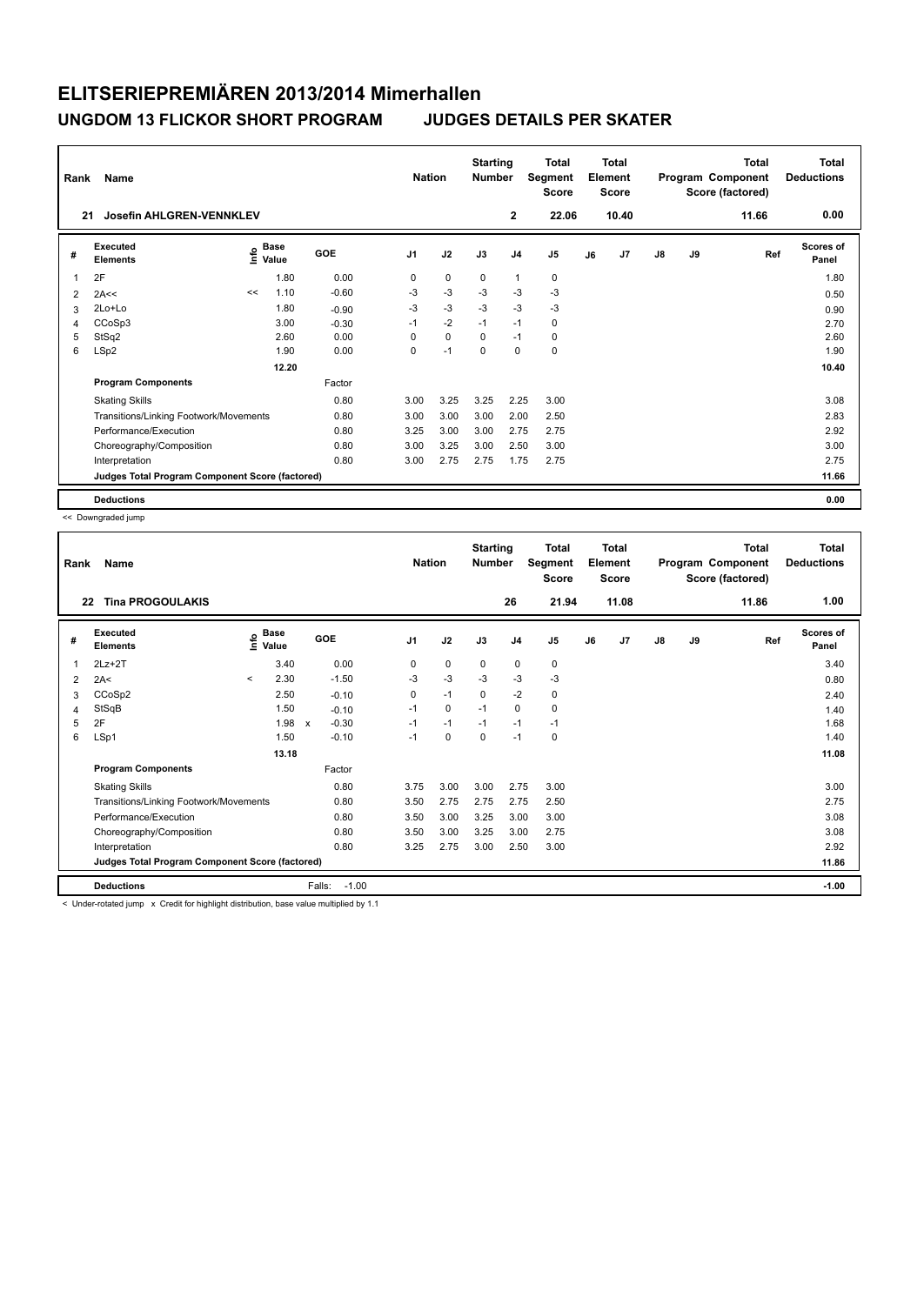| Rank<br>23  | <b>Name</b><br><b>Melinda NIELSEN</b>           |    |                                    |              |         | <b>Nation</b>  |             | <b>Starting</b><br><b>Number</b> | 27             | <b>Total</b><br>Segment<br><b>Score</b><br>21.89 |    | <b>Total</b><br>Element<br><b>Score</b><br>10.31 |               |    | <b>Total</b><br>Program Component<br>Score (factored)<br>12.58 | Total<br><b>Deductions</b><br>1.00 |
|-------------|-------------------------------------------------|----|------------------------------------|--------------|---------|----------------|-------------|----------------------------------|----------------|--------------------------------------------------|----|--------------------------------------------------|---------------|----|----------------------------------------------------------------|------------------------------------|
| #           | Executed<br><b>Elements</b>                     |    | <b>Base</b><br>$\frac{6}{5}$ Value | GOE          |         | J <sub>1</sub> | J2          | J3                               | J <sub>4</sub> | J <sub>5</sub>                                   | J6 | J7                                               | $\mathsf{J}8$ | J9 | Ref                                                            | <b>Scores of</b><br>Panel          |
| $\mathbf 1$ | 2Lz+COMBO                                       |    | 2.10                               |              | $-0.90$ | $-3$           | $-3$        | $-3$                             | $-3$           | $-3$                                             |    |                                                  |               |    |                                                                | 1.20                               |
| 2           | 2Lo                                             |    | 1.80                               |              | 0.10    | 0              | $\mathbf 0$ | 0                                | $\mathbf{1}$   | $\mathbf{1}$                                     |    |                                                  |               |    |                                                                | 1.90                               |
| 3           | CCoSp2                                          |    | 2.50                               |              | 0.00    | $\Omega$       | $\mathbf 0$ | $\mathbf 0$                      | $\mathbf 0$    | 0                                                |    |                                                  |               |    |                                                                | 2.50                               |
| 4           | 2A<<                                            | << | 1.21                               | $\mathsf{x}$ | $-0.60$ | -3             | $-3$        | $-3$                             | $-3$           | $-3$                                             |    |                                                  |               |    |                                                                | 0.61                               |
| 5           | StSq2                                           |    | 2.60                               |              | 0.00    | 0              | $\mathbf 0$ | $\mathbf 0$                      | $\mathbf{1}$   | $\mathbf 0$                                      |    |                                                  |               |    |                                                                | 2.60                               |
| 6           | LSp1                                            |    | 1.50                               |              | 0.00    | 0              | $\pmb{0}$   | 0                                | $-1$           | $\pmb{0}$                                        |    |                                                  |               |    |                                                                | 1.50                               |
|             |                                                 |    | 11.71                              |              |         |                |             |                                  |                |                                                  |    |                                                  |               |    |                                                                | 10.31                              |
|             | <b>Program Components</b>                       |    |                                    |              | Factor  |                |             |                                  |                |                                                  |    |                                                  |               |    |                                                                |                                    |
|             | <b>Skating Skills</b>                           |    |                                    |              | 0.80    | 3.00           | 3.25        | 3.50                             | 3.50           | 3.00                                             |    |                                                  |               |    |                                                                | 3.25                               |
|             | Transitions/Linking Footwork/Movements          |    |                                    |              | 0.80    | 3.25           | 2.75        | 3.25                             | 3.00           | 2.75                                             |    |                                                  |               |    |                                                                | 3.00                               |
|             | Performance/Execution                           |    |                                    |              | 0.80    | 3.50           | 2.75        | 3.25                             | 3.50           | 3.25                                             |    |                                                  |               |    |                                                                | 3.33                               |
|             | Choreography/Composition                        |    |                                    |              | 0.80    | 3.25           | 2.75        | 3.50                             | 3.00           | 3.00                                             |    |                                                  |               |    |                                                                | 3.08                               |
|             | Interpretation                                  |    |                                    |              | 0.80    | 3.25           | 2.50        | 3.25                             | 3.00           | 3.00                                             |    |                                                  |               |    |                                                                | 3.08                               |
|             | Judges Total Program Component Score (factored) |    |                                    |              |         |                |             |                                  |                |                                                  |    |                                                  |               |    |                                                                | 12.58                              |
|             | <b>Deductions</b>                               |    |                                    | Falls:       | $-1.00$ |                |             |                                  |                |                                                  |    |                                                  |               |    |                                                                | $-1.00$                            |

<< Downgraded jump x Credit for highlight distribution, base value multiplied by 1.1

| Rank | Name                                            |    |                                                                               |               |                   | <b>Nation</b>  |      | <b>Starting</b><br><b>Number</b> |                | <b>Total</b><br>Segment<br>Score |    | <b>Total</b><br>Element<br>Score |               |    | <b>Total</b><br>Program Component<br>Score (factored) | Total<br><b>Deductions</b> |
|------|-------------------------------------------------|----|-------------------------------------------------------------------------------|---------------|-------------------|----------------|------|----------------------------------|----------------|----------------------------------|----|----------------------------------|---------------|----|-------------------------------------------------------|----------------------------|
| 24   | <b>Wilma BROVALL</b>                            |    |                                                                               |               |                   |                |      |                                  | 6              | 21.45                            |    | 11.91                            |               |    | 10.54                                                 | 1.00                       |
| #    | Executed<br><b>Elements</b>                     |    | $\overset{\circ}{\text{\sf E}}$ Base<br>$\overset{\circ}{\text{\sf E}}$ Value |               | <b>GOE</b>        | J <sub>1</sub> | J2   | J3                               | J <sub>4</sub> | J <sub>5</sub>                   | J6 | J7                               | $\mathsf{J}8$ | J9 | Ref                                                   | <b>Scores of</b><br>Panel  |
| 1    | 2Lo+2Lo                                         |    | 3.60                                                                          |               | 0.10              | 0              | 0    | 0                                | $\mathbf{1}$   | 1                                |    |                                  |               |    |                                                       | 3.70                       |
| 2    | CCoSp3                                          |    | 3.00                                                                          |               | $-0.20$           | $-1$           | $-1$ | $-1$                             | 0              | 0                                |    |                                  |               |    |                                                       | 2.80                       |
| 3    | 2Lz                                             |    | 2.10                                                                          |               | $-0.10$           | $-1$           | 0    | $-1$                             | 0              | 0                                |    |                                  |               |    |                                                       | 2.00                       |
| 4    | 2A<<                                            | << |                                                                               | $1.21 \times$ | $-0.60$           | -3             | $-3$ | $-3$                             | $-3$           | $-3$                             |    |                                  |               |    |                                                       | 0.61                       |
| 5    | LSp1                                            |    | 1.50                                                                          |               | $-0.30$           | $-2$           | $-1$ | $-1$                             | $-1$           | 0                                |    |                                  |               |    |                                                       | 1.20                       |
| 6    | StSq1                                           |    | 1.80                                                                          |               | $-0.20$           | $-2$           | $-1$ | $-1$                             | 0              | 1                                |    |                                  |               |    |                                                       | 1.60                       |
|      |                                                 |    | 13.21                                                                         |               |                   |                |      |                                  |                |                                  |    |                                  |               |    |                                                       | 11.91                      |
|      | <b>Program Components</b>                       |    |                                                                               |               | Factor            |                |      |                                  |                |                                  |    |                                  |               |    |                                                       |                            |
|      | <b>Skating Skills</b>                           |    |                                                                               |               | 0.80              | 2.50           | 3.00 | 2.50                             | 3.00           | 3.00                             |    |                                  |               |    |                                                       | 2.83                       |
|      | Transitions/Linking Footwork/Movements          |    |                                                                               |               | 0.80              | 2.00           | 2.75 | 2.00                             | 3.00           | 2.50                             |    |                                  |               |    |                                                       | 2.42                       |
|      | Performance/Execution                           |    |                                                                               |               | 0.80              | 2.25           | 2.75 | 1.75                             | 3.00           | 3.00                             |    |                                  |               |    |                                                       | 2.67                       |
|      | Choreography/Composition                        |    |                                                                               |               | 0.80              | 2.00           | 3.25 | 2.25                             | 3.50           | 3.00                             |    |                                  |               |    |                                                       | 2.83                       |
|      | Interpretation                                  |    |                                                                               |               | 0.80              | 2.00           | 2.75 | 1.75                             | 2.50           | 2.75                             |    |                                  |               |    |                                                       | 2.42                       |
|      | Judges Total Program Component Score (factored) |    |                                                                               |               |                   |                |      |                                  |                |                                  |    |                                  |               |    |                                                       | 10.54                      |
|      | <b>Deductions</b>                               |    |                                                                               |               | Falls:<br>$-1.00$ |                |      |                                  |                |                                  |    |                                  |               |    |                                                       | $-1.00$                    |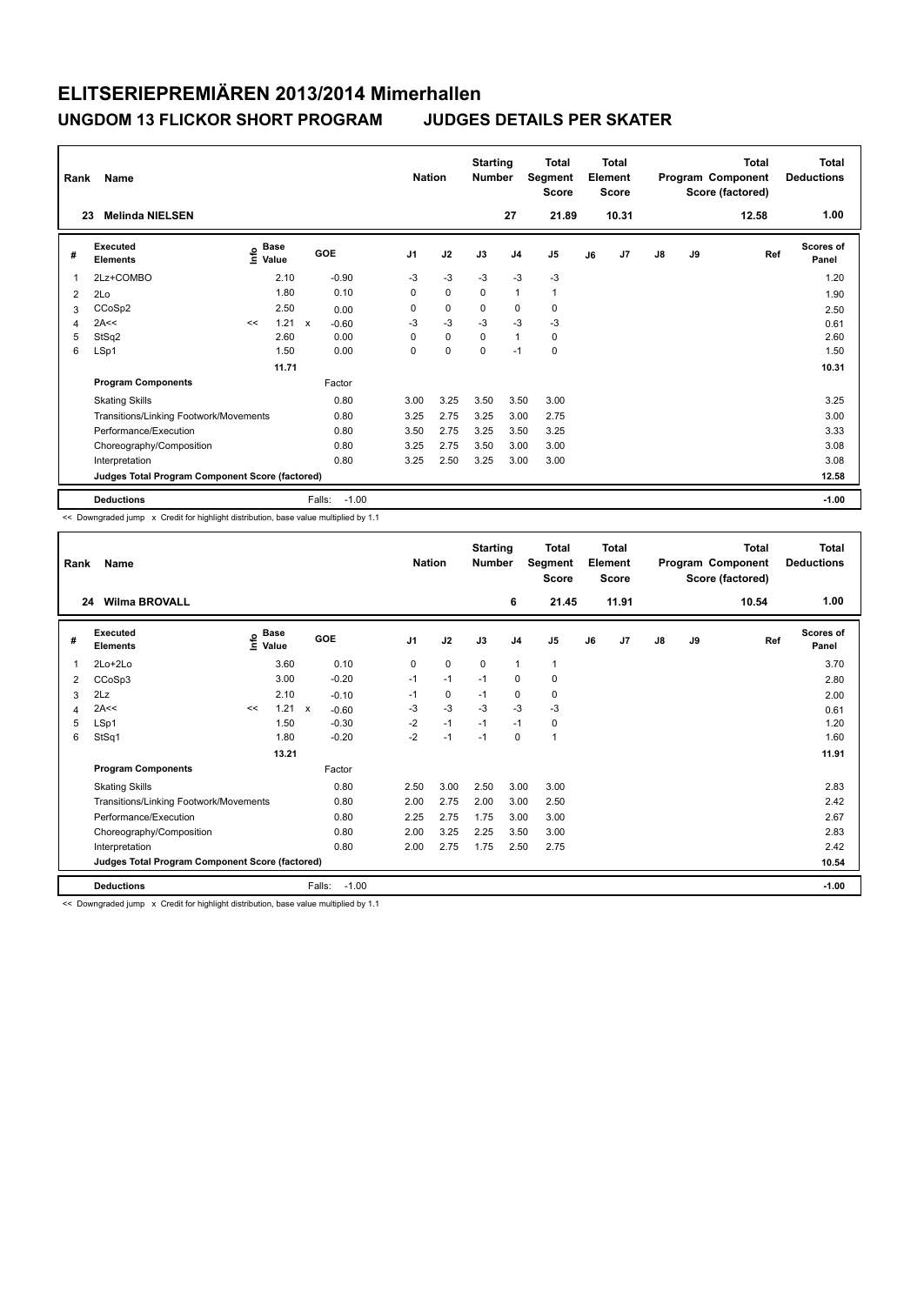|                                 | Rank<br>Name                                    |         |                      |              |         |                | <b>Nation</b>            |                          | <b>Starting</b><br><b>Number</b> | <b>Total</b><br>Segment<br><b>Score</b> | <b>Total</b><br>Element<br><b>Score</b> |       |    |    | Total<br>Program Component<br>Score (factored) | Total<br><b>Deductions</b> |
|---------------------------------|-------------------------------------------------|---------|----------------------|--------------|---------|----------------|--------------------------|--------------------------|----------------------------------|-----------------------------------------|-----------------------------------------|-------|----|----|------------------------------------------------|----------------------------|
| Evelina KAJANNE-KÄLLSTRÖM<br>25 |                                                 |         |                      |              |         |                |                          |                          | 3                                | 21.02                                   |                                         | 10.28 |    |    | 10.74                                          | 0.00                       |
| #                               | Executed<br><b>Elements</b>                     | ۴o      | <b>Base</b><br>Value |              | GOE     | J <sub>1</sub> | J2                       | J3                       | J4                               | J5                                      | J6                                      | J7    | J8 | J9 | Ref                                            | <b>Scores of</b><br>Panel  |
| 1                               | $2S+2T<$                                        | $\prec$ | 2.20                 |              | $-0.40$ | $-1$           | $-2$                     | $-2$                     | $-2$                             | $-2$                                    |                                         |       |    |    |                                                | 1.80                       |
| 2                               | A                                               |         | 0.00                 |              | 0.00    | ٠              | $\overline{\phantom{a}}$ | $\overline{\phantom{a}}$ | ٠                                | $\overline{\phantom{a}}$                |                                         |       |    |    |                                                | 0.00                       |
| 3                               | LSp1                                            |         | 1.50                 |              | $-0.30$ | $-1$           | $-1$                     | $-2$                     | $-1$                             | $-1$                                    |                                         |       |    |    |                                                | 1.20                       |
| $\overline{4}$                  | 2Lo                                             |         | 1.98                 | $\mathsf{x}$ | $-0.30$ | $-1$           | $-1$                     | $-1$                     | $-2$                             | $-1$                                    |                                         |       |    |    |                                                | 1.68                       |
| 5                               | StSq2                                           |         | 2.60                 |              | 0.00    | 0              | $-1$                     | $\mathbf 0$              | $\mathbf{1}$                     | 0                                       |                                         |       |    |    |                                                | 2.60                       |
| 6                               | CCoSp4                                          |         | 3.50                 |              | $-0.50$ | $-2$           | $-2$                     | $-1$                     | $-2$                             | $-1$                                    |                                         |       |    |    |                                                | 3.00                       |
|                                 |                                                 |         | 11.78                |              |         |                |                          |                          |                                  |                                         |                                         |       |    |    |                                                | 10.28                      |
|                                 | <b>Program Components</b>                       |         |                      |              | Factor  |                |                          |                          |                                  |                                         |                                         |       |    |    |                                                |                            |
|                                 | <b>Skating Skills</b>                           |         |                      |              | 0.80    | 2.50           | 2.75                     | 2.75                     | 3.25                             | 2.75                                    |                                         |       |    |    |                                                | 2.75                       |
|                                 | Transitions/Linking Footwork/Movements          |         |                      |              | 0.80    | 2.25           | 2.50                     | 2.75                     | 2.50                             | 2.25                                    |                                         |       |    |    |                                                | 2.42                       |
|                                 | Performance/Execution                           |         |                      |              | 0.80    | 2.75           | 2.75                     | 2.75                     | 3.00                             | 2.50                                    |                                         |       |    |    |                                                | 2.75                       |
|                                 | Choreography/Composition                        |         |                      |              | 0.80    | 2.75           | 3.00                     | 3.25                     | 3.50                             | 2.75                                    |                                         |       |    |    |                                                | 3.00                       |
|                                 | Interpretation                                  |         |                      |              | 0.80    | 2.50           | 2.50                     | 2.50                     | 3.00                             | 2.50                                    |                                         |       |    |    |                                                | 2.50                       |
|                                 | Judges Total Program Component Score (factored) |         |                      |              |         |                |                          |                          |                                  |                                         |                                         |       |    |    |                                                | 10.74                      |
|                                 | <b>Deductions</b>                               |         |                      |              |         |                |                          |                          |                                  |                                         |                                         |       |    |    |                                                | 0.00                       |

< Under-rotated jump x Credit for highlight distribution, base value multiplied by 1.1

| Rank | Name                                            |           |                                  |                      | <b>Nation</b>  |             | <b>Starting</b><br><b>Number</b> |                | <b>Total</b><br>Segment<br><b>Score</b> |    | Total<br>Element<br><b>Score</b> |    |    | <b>Total</b><br>Program Component<br>Score (factored) | <b>Total</b><br><b>Deductions</b> |
|------|-------------------------------------------------|-----------|----------------------------------|----------------------|----------------|-------------|----------------------------------|----------------|-----------------------------------------|----|----------------------------------|----|----|-------------------------------------------------------|-----------------------------------|
| 26   | Elina EKLÖF                                     |           |                                  |                      |                |             |                                  | 15             | 20.47                                   |    | 11.21                            |    |    | 11.26                                                 | 2.00                              |
| #    | Executed<br><b>Elements</b>                     | $\bullet$ | <b>Base</b><br>$\bar{\Xi}$ Value | GOE                  | J <sub>1</sub> | J2          | J3                               | J <sub>4</sub> | J <sub>5</sub>                          | J6 | J7                               | J8 | J9 | Ref                                                   | <b>Scores of</b><br>Panel         |
| 1    | 2F+COMBO                                        |           | 1.80                             | $-0.90$              | $-3$           | $-3$        | $-3$                             | $-3$           | $-3$                                    |    |                                  |    |    |                                                       | 0.90                              |
| 2    | 2A<<                                            | <<        | 1.10                             | $-0.60$              | $-3$           | $-3$        | $-3$                             | $-3$           | $-3$                                    |    |                                  |    |    |                                                       | 0.50                              |
| 3    | LSp2                                            |           | 1.90                             | 0.00                 |                | $\mathbf 0$ | 0                                | 0              | 0                                       |    |                                  |    |    |                                                       | 1.90                              |
| 4    | StSq2                                           |           | 2.60                             | 0.00                 | 0              | $\mathbf 0$ | 0                                | 0              | 0                                       |    |                                  |    |    |                                                       | 2.60                              |
| 5    | 2Lo                                             |           | 1.98                             | 0.00<br>$\mathsf{x}$ | $\Omega$       | $\mathbf 0$ | $\Omega$                         | 0              | 0                                       |    |                                  |    |    |                                                       | 1.98                              |
| 6    | CCoSp3                                          |           | 3.00                             | 0.33                 | 0              | 1           | 1                                | 0              | $\mathbf{1}$                            |    |                                  |    |    |                                                       | 3.33                              |
|      |                                                 |           | 12.38                            |                      |                |             |                                  |                |                                         |    |                                  |    |    |                                                       | 11.21                             |
|      | <b>Program Components</b>                       |           |                                  | Factor               |                |             |                                  |                |                                         |    |                                  |    |    |                                                       |                                   |
|      | <b>Skating Skills</b>                           |           |                                  | 0.80                 | 3.25           | 3.25        | 3.00                             | 2.75           | 2.75                                    |    |                                  |    |    |                                                       | 3.00                              |
|      | Transitions/Linking Footwork/Movements          |           |                                  | 0.80                 | 2.75           | 2.75        | 2.75                             | 2.00           | 2.25                                    |    |                                  |    |    |                                                       | 2.58                              |
|      | Performance/Execution                           |           |                                  | 0.80                 | 3.00           | 3.00        | 3.25                             | 2.00           | 3.00                                    |    |                                  |    |    |                                                       | 3.00                              |
|      | Choreography/Composition                        |           |                                  | 0.80                 | 2.75           | 3.00        | 3.25                             | 2.50           | 2.75                                    |    |                                  |    |    |                                                       | 2.83                              |
|      | Interpretation                                  |           |                                  | 0.80                 | 2.50           | 2.75        | 3.00                             | 2.00           | 2.75                                    |    |                                  |    |    |                                                       | 2.67                              |
|      | Judges Total Program Component Score (factored) |           |                                  |                      |                |             |                                  |                |                                         |    |                                  |    |    |                                                       | 11.26                             |
|      | <b>Deductions</b>                               |           |                                  | $-2.00$<br>Falls:    |                |             |                                  |                |                                         |    |                                  |    |    |                                                       | $-2.00$                           |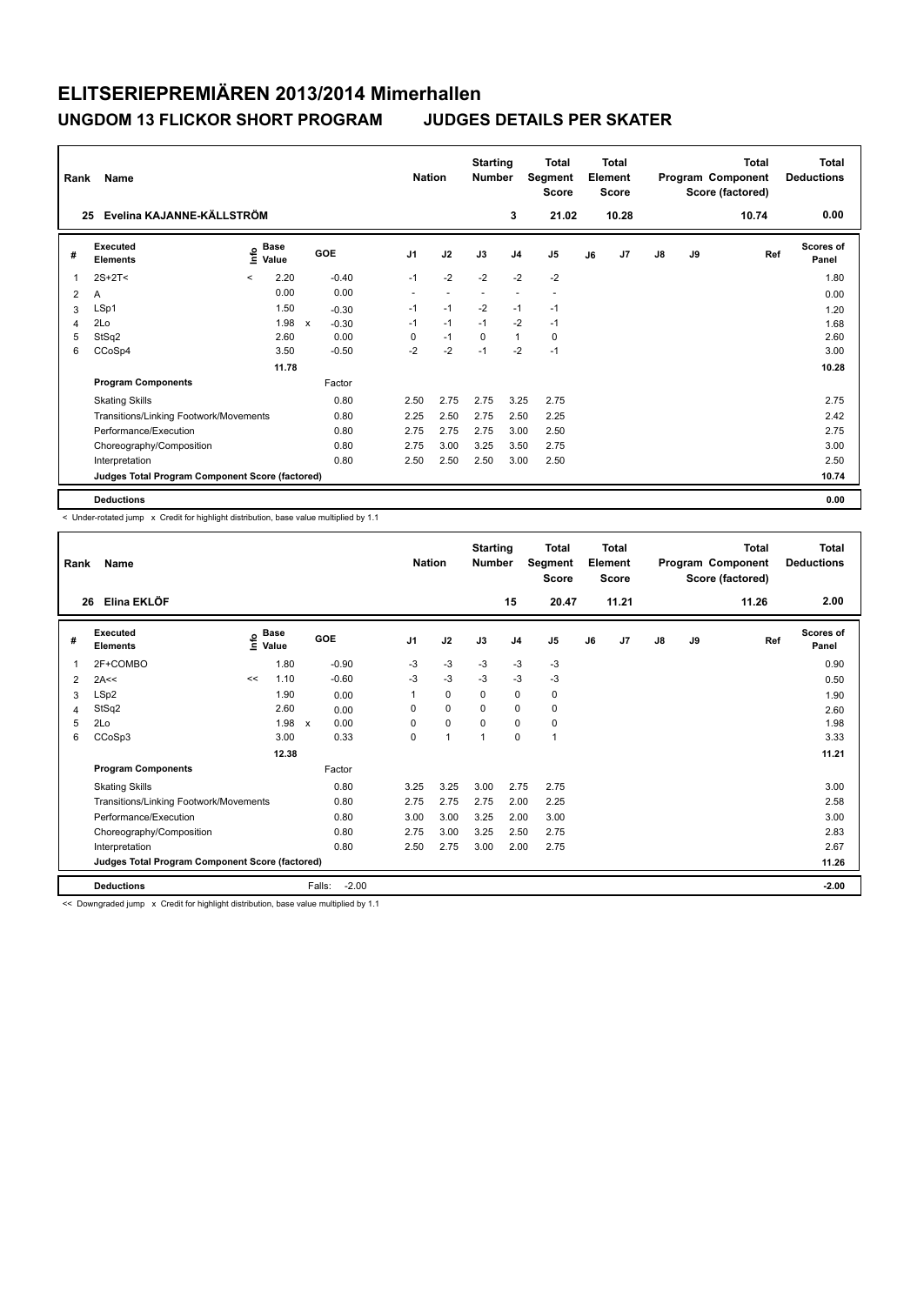|                | Name<br>Rank                                    |      |                      |              |            |                |             | <b>Starting</b><br><b>Number</b> |                | <b>Total</b><br>Segment<br><b>Score</b> | <b>Total</b><br>Element<br><b>Score</b> |      |               |    | <b>Total</b><br>Program Component<br>Score (factored) | <b>Total</b><br><b>Deductions</b> |
|----------------|-------------------------------------------------|------|----------------------|--------------|------------|----------------|-------------|----------------------------------|----------------|-----------------------------------------|-----------------------------------------|------|---------------|----|-------------------------------------------------------|-----------------------------------|
| 27             | <b>Leiha BENGTSSON</b>                          |      |                      |              |            |                |             |                                  | 14             | 20.26                                   |                                         | 9.98 |               |    | 10.28                                                 | 0.00                              |
| #              | Executed<br><b>Elements</b>                     | lnfo | <b>Base</b><br>Value |              | <b>GOE</b> | J <sub>1</sub> | J2          | J3                               | J <sub>4</sub> | J <sub>5</sub>                          | J6                                      | J7   | $\mathsf{J}8$ | J9 | Ref                                                   | <b>Scores of</b><br>Panel         |
|                | 2S+COMBO                                        |      | 1.30                 |              | $-0.60$    | -3             | $-3$        | $-3$                             | $-3$           | $-3$                                    |                                         |      |               |    |                                                       | 0.70                              |
| $\overline{2}$ | CCoSp4                                          |      | 3.50                 |              | $-0.20$    | 0              | $-1$        | $-1$                             | $-1$           | $\mathbf 0$                             |                                         |      |               |    |                                                       | 3.30                              |
| 3              | 2A<<                                            | <<   | 1.10                 |              | $-0.60$    | $-3$           | $-3$        | $-3$                             | $-3$           | $-3$                                    |                                         |      |               |    |                                                       | 0.50                              |
| $\overline{4}$ | 2Lo                                             |      | 1.98                 | $\mathbf{x}$ | 0.00       | 0              | $\Omega$    | $\Omega$                         | $-1$           | 0                                       |                                         |      |               |    |                                                       | 1.98                              |
| 5              | LSp2                                            |      | 1.90                 |              | $-0.10$    | 0              | $\mathbf 0$ | $-1$                             | $-1$           | 0                                       |                                         |      |               |    |                                                       | 1.80                              |
| 6              | StSq1                                           |      | 1.80                 |              | $-0.10$    | $-1$           | $-1$        | $\mathbf 0$                      | $\mathbf 0$    | $\mathbf 0$                             |                                         |      |               |    |                                                       | 1.70                              |
|                |                                                 |      | 11.58                |              |            |                |             |                                  |                |                                         |                                         |      |               |    |                                                       | 9.98                              |
|                | <b>Program Components</b>                       |      |                      |              | Factor     |                |             |                                  |                |                                         |                                         |      |               |    |                                                       |                                   |
|                | <b>Skating Skills</b>                           |      |                      |              | 0.80       | 2.75           | 2.75        | 2.75                             | 2.50           | 2.75                                    |                                         |      |               |    |                                                       | 2.75                              |
|                | Transitions/Linking Footwork/Movements          |      |                      |              | 0.80       | 2.75           | 2.50        | 2.25                             | 2.00           | 2.50                                    |                                         |      |               |    |                                                       | 2.42                              |
|                | Performance/Execution                           |      |                      |              | 0.80       | 3.00           | 2.75        | 2.25                             | 2.00           | 2.75                                    |                                         |      |               |    |                                                       | 2.58                              |
|                | Choreography/Composition                        |      |                      |              | 0.80       | 3.00           | 2.75        | 2.25                             | 2.25           | 3.00                                    |                                         |      |               |    |                                                       | 2.67                              |
|                | Interpretation                                  |      |                      |              | 0.80       | 2.75           | 2.50        | 2.00                             | 1.75           | 3.00                                    |                                         |      |               |    |                                                       | 2.42                              |
|                | Judges Total Program Component Score (factored) |      |                      |              |            |                |             |                                  |                |                                         |                                         |      |               |    |                                                       | 10.28                             |
|                | <b>Deductions</b>                               |      |                      |              |            |                |             |                                  |                |                                         |                                         |      |               |    |                                                       | 0.00                              |

<< Downgraded jump x Credit for highlight distribution, base value multiplied by 1.1

| Rank           | Name                                            |         |                                  |                         |         | <b>Nation</b>  |             | <b>Starting</b><br><b>Number</b> |                | Total<br>Segment<br>Score |    | Total<br>Element<br><b>Score</b> |    |    | Total<br>Program Component<br>Score (factored) | <b>Total</b><br><b>Deductions</b> |
|----------------|-------------------------------------------------|---------|----------------------------------|-------------------------|---------|----------------|-------------|----------------------------------|----------------|---------------------------|----|----------------------------------|----|----|------------------------------------------------|-----------------------------------|
| 28             | Vanessa ADOK                                    |         |                                  |                         |         |                |             |                                  | 4              | 17.69                     |    | 10.21                            |    |    | 9.48                                           | 2.00                              |
| #              | Executed<br><b>Elements</b>                     |         | <b>Base</b><br>e Base<br>E Value | GOE                     |         | J <sub>1</sub> | J2          | J3                               | J <sub>4</sub> | J <sub>5</sub>            | J6 | J7                               | J8 | J9 | Ref                                            | Scores of<br>Panel                |
| 1              | 2Lz                                             |         | 2.10                             | $-0.10$                 |         | 0              | $\mathbf 0$ | $\mathbf 0$                      | $-2$           | $-1$                      |    |                                  |    |    |                                                | 2.00                              |
| 2              | $2Lo+2Lo<$                                      | $\prec$ | 3.10                             | $-0.90$                 |         | $-3$           | $-3$        | $-3$                             | $-3$           | $-3$                      |    |                                  |    |    |                                                | 2.20                              |
| 3              | CCoSp3                                          |         | 3.00                             | $-0.40$                 |         | $-1$           | $-2$        | $-1$                             | $-2$           | $-1$                      |    |                                  |    |    |                                                | 2.60                              |
| $\overline{4}$ | 2A<<                                            | <<      | 1.21                             | $\mathsf{x}$<br>$-0.60$ |         | $-3$           | $-3$        | $-3$                             | $-3$           | $-3$                      |    |                                  |    |    |                                                | 0.61                              |
| 5              | LSp1                                            |         | 1.50                             | $-0.20$                 |         | 0              | $-1$        | $-1$                             | $-1$           | 0                         |    |                                  |    |    |                                                | 1.30                              |
| 6              | StSq1                                           |         | 1.80                             | $-0.30$                 |         | $-1$           | 0           | $-1$                             | $-1$           | $-1$                      |    |                                  |    |    |                                                | 1.50                              |
|                |                                                 |         | 12.71                            |                         |         |                |             |                                  |                |                           |    |                                  |    |    |                                                | 10.21                             |
|                | <b>Program Components</b>                       |         |                                  | Factor                  |         |                |             |                                  |                |                           |    |                                  |    |    |                                                |                                   |
|                | <b>Skating Skills</b>                           |         |                                  | 0.80                    |         | 2.50           | 2.50        | 2.50                             | 2.00           | 2.75                      |    |                                  |    |    |                                                | 2.50                              |
|                | Transitions/Linking Footwork/Movements          |         |                                  | 0.80                    |         | 2.00           | 2.50        | 2.25                             | 1.50           | 2.25                      |    |                                  |    |    |                                                | 2.17                              |
|                | Performance/Execution                           |         |                                  | 0.80                    |         | 2.25           | 2.50        | 2.75                             | 2.00           | 2.75                      |    |                                  |    |    |                                                | 2.50                              |
|                | Choreography/Composition                        |         |                                  | 0.80                    |         | 2.25           | 2.75        | 2.50                             | 2.00           | 2.75                      |    |                                  |    |    |                                                | 2.50                              |
|                | Interpretation                                  |         |                                  | 0.80                    |         | 2.00           | 2.25        | 2.25                             | 1.50           | 2.50                      |    |                                  |    |    |                                                | 2.17                              |
|                | Judges Total Program Component Score (factored) |         |                                  |                         |         |                |             |                                  |                |                           |    |                                  |    |    |                                                | 9.48                              |
|                | <b>Deductions</b>                               |         |                                  | Falls:                  | $-2.00$ |                |             |                                  |                |                           |    |                                  |    |    |                                                | $-2.00$                           |

< Under-rotated jump << Downgraded jump x Credit for highlight distribution, base value multiplied by 1.1